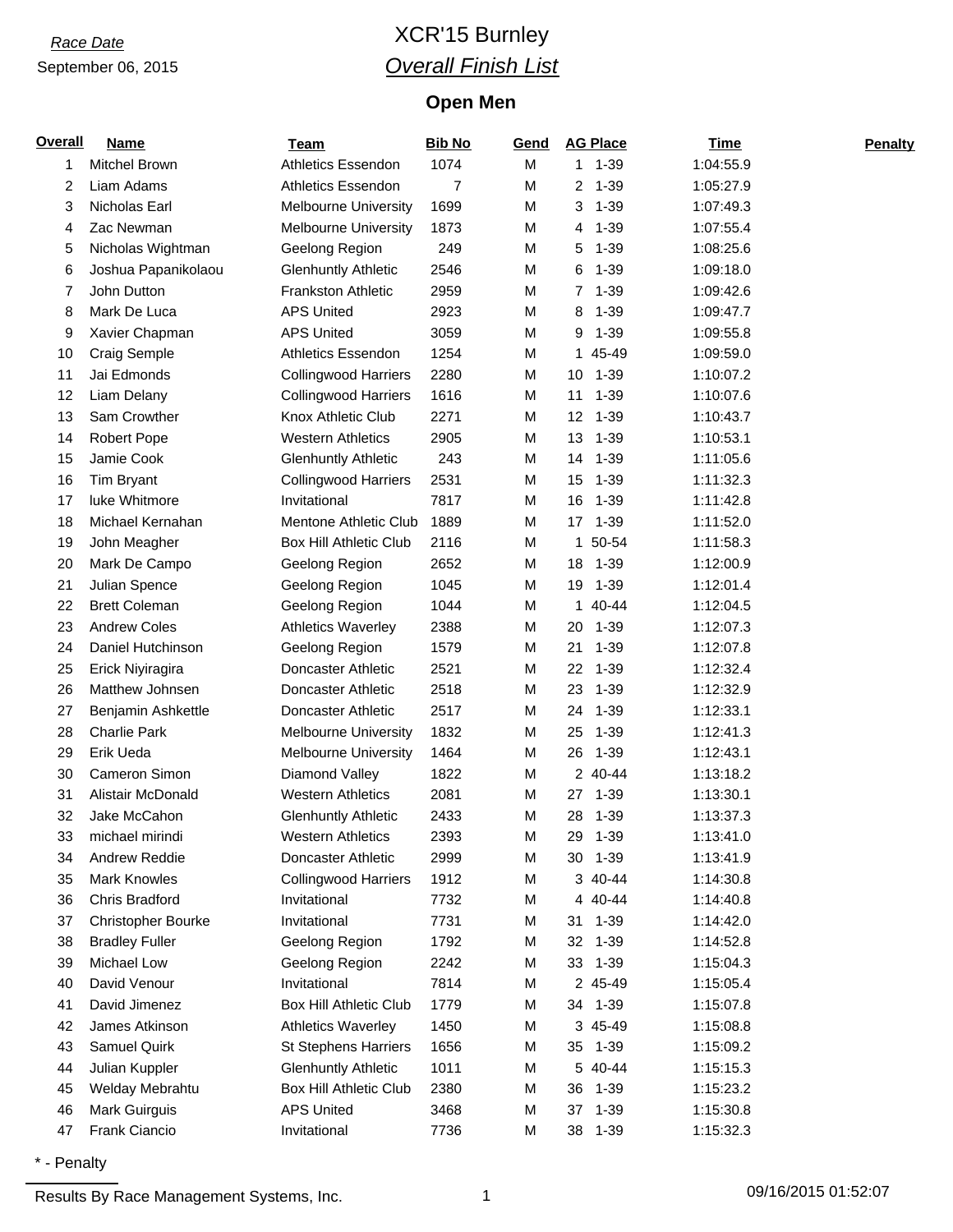### *Race Date* XCR'15 Burnley *Overall Finish List*

#### **Open Men**

| <b>Overall</b> | <b>Name</b>             | <b>Team</b>                   | <b>Bib No</b> | Gend | <b>AG Place</b> | <b>Time</b> | <b>Penalty</b> |
|----------------|-------------------------|-------------------------------|---------------|------|-----------------|-------------|----------------|
| 48             | <b>Robert Trott</b>     | Keilor St Bernards            | 1203          | M    | 39 1-39         | 1:15:32.5   |                |
| 49             | Jeremy Drake            | <b>Athletics Essendon</b>     | 2361          | M    | $1 - 39$<br>40  | 1:15:35.1   |                |
| 50             | Scottt Bayley           | Invitational                  | 7727          | M    | 6 40-44         | 1:16:06.9   |                |
| 51             | <b>Trent Collins</b>    | <b>Box Hill Athletic Club</b> | 2047          | M    | $1 - 39$<br>41  | 1:16:09.2   |                |
| 52             | <b>Tyson Kingston</b>   | <b>Richmond Harriers</b>      | 1957          | M    | 42 1-39         | 1:16:09.5   |                |
| 53             | Antony Rickards         | <b>APS United</b>             | 1845          | M    | 7 40-44         | 1:16:18.9   |                |
| 54             | <b>Robert Del Ponte</b> | Old Xaverians Athletic        | 2211          | M    | 43<br>1-39      | 1:16:27.5   |                |
| 55             | David Grigg             | <b>Ballarat Region</b>        | 1516          | M    | 44 1-39         | 1:16:31.2   |                |
| 56             | Malcolm Campbell        | <b>Collingwood Harriers</b>   | 2145          | М    | 8<br>40-44      | 1:16:36.1   |                |
| 57             | Peter Macknamara        | <b>Glenhuntly Athletic</b>    | 554           | M    | 9 40-44         | 1:16:38.2   |                |
| 58             | Darren Riviere          | Geelong Region                | 1183          | M    | 2 50-54         | 1:16:39.8   |                |
| 59             | Danny Cohen             | <b>Richmond Harriers</b>      | 1174          | M    | $1 - 39$<br>45  | 1:16:41.5   |                |
| 60             | David Howard            | Knox Athletic Club            | 2007          | M    | 46<br>$1 - 39$  | 1:16:42.6   |                |
| 61             | <b>Kay Bretz</b>        | South Melbourne               | 1017          | M    | $1 - 39$<br>47  | 1:16:47.9   |                |
| 62             | Sam Mclean              | Invitational                  | 7768          | M    | 10 40-44        | 1:16:50.9   |                |
| 63             | <b>Harry Smithers</b>   | Geelong Region                | 1903          | M    | 48<br>$1 - 39$  | 1:17:04.1   |                |
| 64             | Peter Dutton            | <b>Frankston Athletic</b>     | 1776          | M    | 49<br>$1 - 39$  | 1:17:07.4   |                |
| 65             | Alexander Tyrrell       | <b>Western Athletics</b>      | 1099          | M    | 50<br>$1 - 39$  | 1:17:14.5   |                |
| 66             | Simon Holt              | Old Xaverians Athletic        | 2108          | M    | 51<br>$1 - 39$  | 1:17:19.9   |                |
| 67             | Jason Paisley           | Old Xaverians Athletic        | 1653          | M    | 52<br>$1 - 39$  | 1:17:20.6   |                |
| 68             | Jarrod McMullen         | Geelong Region                | 1874          | M    | 53<br>$1 - 39$  | 1:17:22.8   |                |
| 69             | Mark Corbyn             | South Melbourne               | 1545          | M    | 54<br>$1 - 39$  | 1:17:27.5   |                |
| 70             | <b>Mark Deslandes</b>   | Athletics Nunawading          | 1348          | M    | 55<br>$1 - 39$  | 1:17:31.6   |                |
| 71             | Jack Marquardt          | <b>Glenhuntly Athletic</b>    | 1316          | M    | $1 - 39$<br>56  | 1:17:36.6   |                |
| 72             | Nicolas Marie           | Invitational                  | 7765          | M    | 57<br>$1 - 39$  | 1:17:39.1   |                |
| 73             | Andrew McEvoy           | <b>Glenhuntly Athletic</b>    | 2866          | M    | 40-44<br>11     | 1:17:41.0   |                |
| 74             | Simon Bevege            | <b>Collingwood Harriers</b>   | 1367          | M    | 58<br>$1 - 39$  | 1:17:46.8   |                |
| 75             | <b>Nick Turner</b>      | Invitational                  | 7797          | M    | $1 - 39$<br>59  | 1:17:48.9   |                |
| 76             | Dion Perry              | Mornington Peninsula          | 1212          | M    | 60<br>$1 - 39$  | 1:17:49.8   |                |
| 77             | Adrian Patti            | Doncaster Athletic            | 2529          | M    | 61<br>$1 - 39$  | 1:17:56.0   |                |
| 78             | Jason Antonelli         | Old Xaverians Athletic        | 1754          | M    | 62<br>$1 - 39$  | 1:17:57.4   |                |
| 79             | David McDonald          | <b>Melbourne University</b>   | 1248          | M    | 63<br>$1 - 39$  | 1:18:00.8   |                |
| 80             | Nicholas Baggott        | <b>Box Hill Athletic Club</b> | 2113          | M    | 64<br>$1 - 39$  | 1:18:06.2   |                |
| 81             | David Paroissien        | <b>Melbourne University</b>   | 2387          | M    | $1 - 39$<br>65  | 1:18:10.1   |                |
| 82             | <b>Matthew Hodder</b>   | Old Xaverians Athletic        | 2885          | M    | 66<br>$1 - 39$  | 1:18:12.7   |                |
| 83             | <b>Michael Bridges</b>  | South Melbourne               | 3016          | M    | 67 1-39         | 1:18:16.9   |                |
| 84             | Jack Bullock            | <b>Glenhuntly Athletic</b>    | 1271          | M    | 68 1-39         | 1:18:24.2   |                |
| 85             | Denis Brown             | Invitational                  | 7733          | M    | 3 50-54         | 1:18:25.6   |                |
| 86             | Luke Frazzetto          | <b>St Stephens Harriers</b>   | 1278          | M    | 69 1-39         | 1:18:26.5   |                |
| 87             | Alistair Ham            | <b>Ballarat Region</b>        | 499           | M    | 4 50-54         | 1:18:40.5   |                |
| 88             | Ian Cornthwaite         | <b>Traralgon Harriers</b>     | 510           | M    | 5 50-54         | 1:18:55.1   |                |
| 89             | Nicholas Paine          | Invitational                  | 7778          | M    | 1-39<br>70      | 1:18:59.3   |                |
| 90             | Beau Lang               | <b>Glenhuntly Athletic</b>    | 1353          | M    | 1-39<br>71      | 1:19:10.7   |                |
| 91             | <b>Grant Simpson</b>    | Geelong Region                | 486           | M    | 4 45-49         | 1:19:15.9   |                |
| 92             | <b>Tristen Haines</b>   | Old Xaverians Athletic        | 1865          | M    | 72 1-39         | 1:19:17.2   |                |
| 93             | Hugh McCarthy           | <b>Collingwood Harriers</b>   | 3089          | M    | 1-39<br>73      | 1:19:29.6   |                |
| 94             | Dave Deany              | Invitational                  | 7740          | M    | 74 1-39         | 1:19:32.5   |                |

\* - Penalty

Results By Race Management Systems, Inc. 2 2 2 2 09/16/2015 01:52:08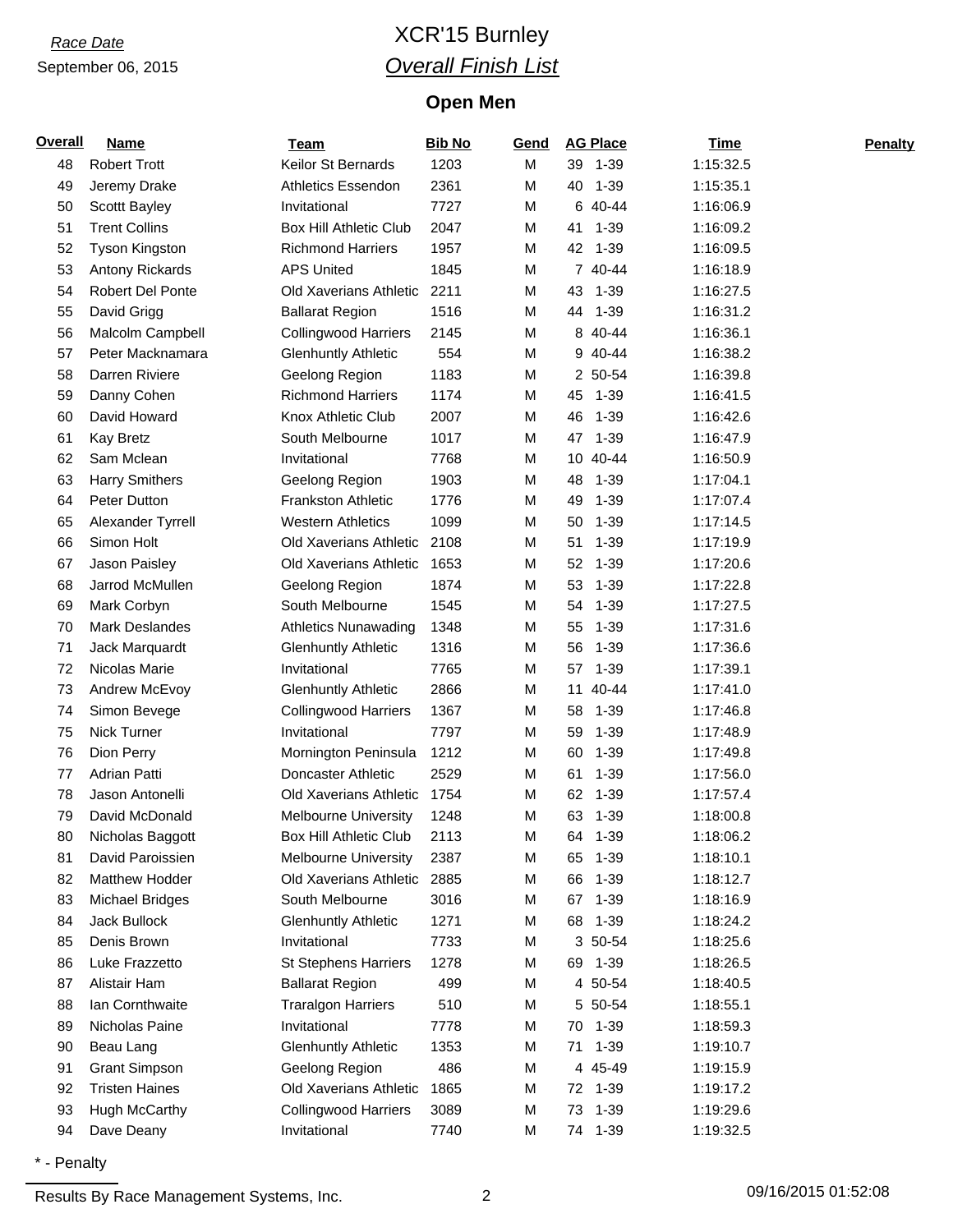### *Race Date* XCR'15 Burnley *Overall Finish List*

#### **Open Men**

| <b>Overall</b> | <b>Name</b>              | <b>Team</b>                   | <b>Bib No</b> | Gend | <b>AG Place</b> | <b>Time</b> | <b>Penalty</b> |
|----------------|--------------------------|-------------------------------|---------------|------|-----------------|-------------|----------------|
| 95             | Lachlan Connell          | <b>St Stephens Harriers</b>   | 2097          | M    | 75 1-39         | 1:19:33.3   |                |
| 96             | Marcus Boxall            | <b>Malvern Harriers</b>       | 1589          | М    | $1 - 39$<br>76  | 1:19:33.6   |                |
| 97             | Peter Hulbert            | <b>Glenhuntly Athletic</b>    | 1414          | М    | $1 - 39$<br>77  | 1:19:34.9   |                |
| 98             | <b>Tait Ovens</b>        | Invitational                  | 7776          | М    | $1 - 39$<br>78  | 1:19:37.2   |                |
| 99             | Danny Reddan             | <b>Collingwood Harriers</b>   | 1306          | M    | $1 - 39$<br>79  | 1:19:37.7   |                |
| 100            | Michael Bishop           | Mornington Peninsula          | 1125          | M    | 12 40-44        | 1:19:39.4   |                |
| 101            | David Lawson             | <b>Richmond Harriers</b>      | 1503          | M    | 6 50-54         | 1:19:40.2   |                |
| 102            | Joseph Vaughan           | Invitational                  | 7813          | М    | 80 1-39         | 1:19:50.2   |                |
| 103            | David Hartley            | Invitational                  | 7756          | M    | 13 40-44        | 1:19:52.9   |                |
| 104            | Luke Goodman             | <b>APS United</b>             | 1300          | M    | 5 45-49         | 1:19:54.3   |                |
| 105            | Jaco Kukkuk              | <b>Malvern Harriers</b>       | 2469          | M    | 81<br>1-39      | 1:19:59.6   |                |
| 106            | Paul Deacon              | Mornington Peninsula          | 2319          | M    | 6 45-49         | 1:20:04.6   |                |
| 107            | Anthony Woodward         | <b>Melbourne University</b>   | 1123          | M    | 14 40-44        | 1:20:06.3   |                |
| 108            | Anthony George           | <b>Athletics Waverley</b>     | 2458          | M    | 7 50-54         | 1:20:07.0   |                |
| 109            | Domenic Michienzi        | Keilor St Bernards            | 1634          | M    | 7 45-49         | 1:20:17.0   |                |
| 110            | Simon Tournier           | <b>Ballarat Region</b>        | 1276          | М    | 82 1-39         | 1:20:25.7   |                |
| 111            | Anthony Gray             | <b>Malvern Harriers</b>       | 2511          | М    | 15 40-44        | 1:20:26.0   |                |
| 112            | Shane Draper             | Victorian Masters             | 1992          | М    | 16 40-44        | 1:20:27.2   |                |
| 113            | Hamish Beaumont          | <b>Melbourne University</b>   | 1805          | М    | $1 - 39$<br>83  | 1:20:30.6   |                |
| 114            | Justin Tilley            | Invitational                  | 7787          | М    | $1 - 39$<br>84  | 1:20:33.4   |                |
| 115            | Mike Rennie              | Knox Athletic Club            | 2051          | M    | 85<br>$1 - 39$  | 1:20:35.6   |                |
| 116            | <b>Travis Stevens</b>    | South Melbourne               | 1738          | М    | 86<br>$1 - 39$  | 1:20:37.0   |                |
| 117            | Damien Bertram           | <b>Malvern Harriers</b>       | 2454          | M    | 87<br>$1 - 39$  | 1:20:39.4   |                |
| 118            | David Martini            | Old Xaverians Athletic        | 2333          | М    | 88<br>$1 - 39$  | 1:20:40.3   |                |
| 119            | Nathan Barry             | <b>Frankston Athletic</b>     | 2049          | М    | 89<br>$1 - 39$  | 1:20:56.4   |                |
| 120            | Michael Clarke           | Yarra Ranges                  | 2085          | М    | 90<br>$1 - 39$  | 1:20:58.8   |                |
| 121            | James Vince              | Invitational                  | 7815          | М    | 91<br>$1 - 39$  | 1:21:04.3   |                |
| 122            | Simon Bowly              | <b>Glenhuntly Athletic</b>    | 1195          | M    | $1 - 39$<br>92  | 1:21:07.2   |                |
| 123            | David Mellings           | <b>Athletics Nunawading</b>   | 1019          | M    | 8 45-49         | 1:21:10.6   |                |
| 124            | Corey Lawson             | South Melbourne               | 1752          | M    | 93<br>$1 - 39$  | 1:21:11.4   |                |
| 125            | Cory Prout               | <b>Ballarat Region</b>        | 482           | M    | 94<br>1-39      | 1:21:15.2   |                |
| 126            | <b>Tristan Harradine</b> | Doncaster Athletic            | 1712          | M    | 95<br>1-39      | 1:21:16.0   |                |
| 127            | Mark Draper              | Invitational                  | 7743          | М    | $1 - 39$<br>96  | 1:21:19.5   |                |
| 128            | David Alcock             | Invitational                  | 7721          | М    | 97 1-39         | 1:21:19.7   |                |
| 129            | Peter Cowell             | Victorian Masters             | 515           | М    | 8 50-54         | 1:21:20.1   |                |
| 130            | Ryo Tsukui               | South Melbourne               | 1177          | М    | 98 1-39         | 1:21:25.7   |                |
| 131            | Brian O'Donoghue         | Melbourne University          | 1702          | M    | 99<br>$1 - 39$  | 1:21:28.6   |                |
| 132            | Mark Stodden             | <b>Richmond Harriers</b>      | 1504          | М    | 100<br>$1 - 39$ | 1:21:30.6   |                |
| 133            | Mathieu Dore             | Yarra Ranges                  | 2536          | M    | 101 1-39        | 1:21:31.6   |                |
| 134            | Matthew Wynne            | <b>Glenhuntly Athletic</b>    | 1423          | M    | 102 1-39        | 1:21:32.6   |                |
| 135            | Ross Kinsella            | Yarra Ranges                  | 2261          | M    | 103 1-39        | 1:21:33.7   |                |
| 136            | <b>Andrew Ross</b>       | South Melbourne               | 1030          | M    | 9 50-54         | 1:21:34.1   |                |
| 137            | Mark Purvis              | <b>APS United</b>             | 2360          | M    | 1 55-59         | 1:21:34.1   |                |
| 138            | Scott Peacock            | Invitational                  | 7772          | М    | 104 1-39        | 1:21:40.1   |                |
| 139            | Thomas Robertson         | <b>Coburg Harriers</b>        | 1146          | M    | 105 1-39        | 1:21:44.6   |                |
| 140            | Dan Langelaan            | Casey Cardinia                | 2227          | M    | 106<br>1-39     | 1:21:46.8   |                |
| 141            | James O'Connell          | <b>Box Hill Athletic Club</b> | 1378          | М    | 107 1-39        | 1:21:48.6   |                |

\* - Penalty

Results By Race Management Systems, Inc. 3 3 09/16/2015 01:52:08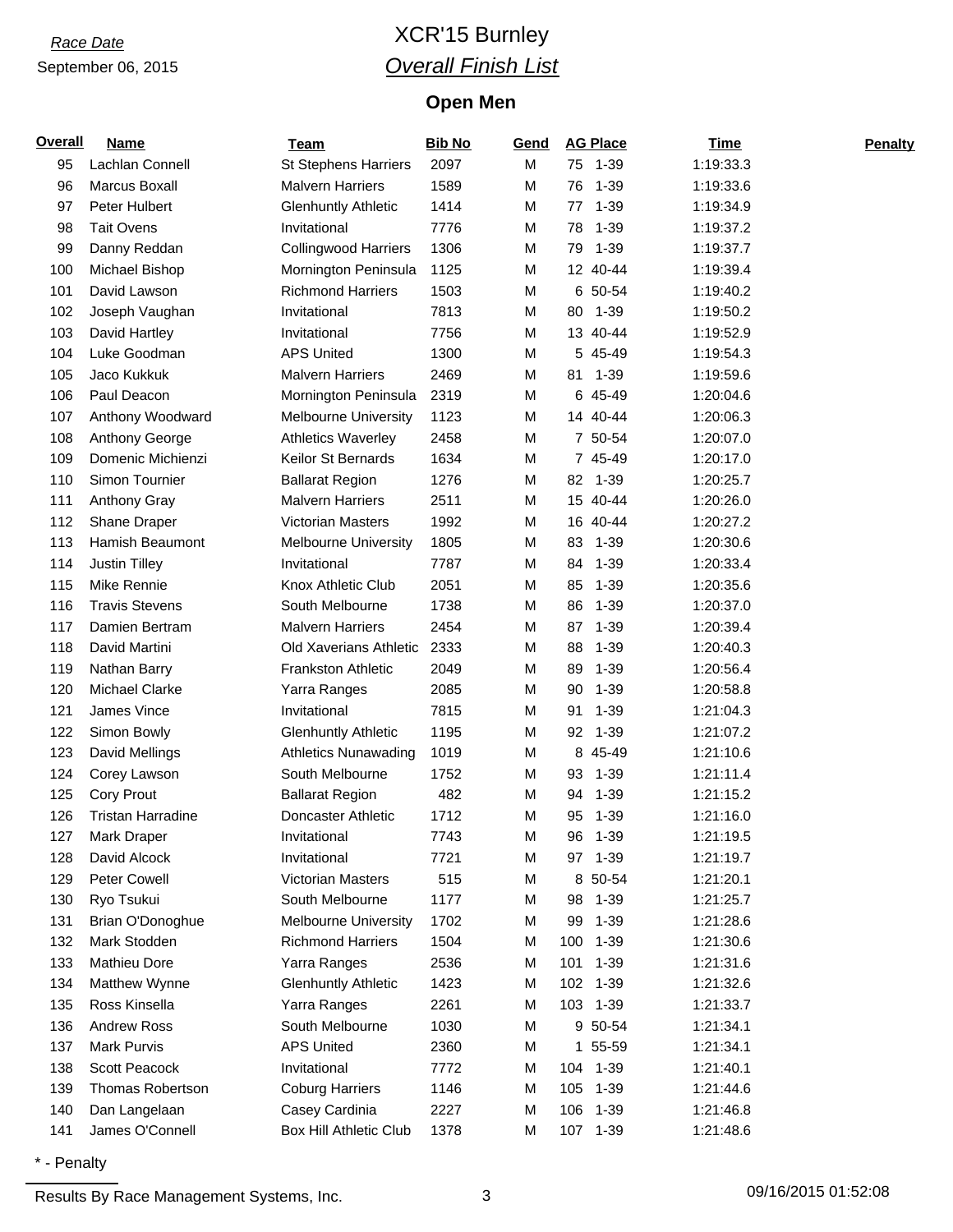### *Race Date* XCR'15 Burnley *Overall Finish List*

#### **Open Men**

| <b>Overall</b> | <b>Name</b>              | <b>Team</b>                   | <b>Bib No</b> | Gend | <b>AG Place</b>          | <b>Time</b> | <b>Penalty</b> |
|----------------|--------------------------|-------------------------------|---------------|------|--------------------------|-------------|----------------|
| 142            | Thai Phan                | Invitational                  | 7783          | М    | 17 40-44                 | 1:21:49.4   |                |
| 143            | Luke Crozier             | <b>Box Hill Athletic Club</b> | 2820          | М    | 108<br>$1 - 39$          | 1:21:53.0   |                |
| 144            | Dale Woodbridge          | <b>Glenhuntly Athletic</b>    | 1801          | M    | 109<br>$1 - 39$          | 1:21:58.6   |                |
| 145            | <b>Brian Lynch</b>       | South Melbourne               | 1302          | М    | 110<br>1-39              | 1:22:06.1   |                |
| 146            | Tim Hui                  | <b>Melbourne University</b>   | 1397          | М    | $1 - 39$<br>111          | 1:22:07.2   |                |
| 147            | John Nicola              | South Melbourne               | 2739          | М    | 10<br>50-54              | 1:22:09.4   |                |
| 148            | Samuel Spicer            | <b>St Stephens Harriers</b>   | 1244          | М    | 112 1-39                 | 1:22:11.7   |                |
| 149            | Shohei Waller            | <b>Melbourne University</b>   | 2214          | М    | 113 1-39                 | 1:22:12.7   |                |
| 150            | Steve Brennan            | <b>Williamstown Athletic</b>  | 3000          | М    | 9 45-49                  | 1:22:13.7   |                |
| 151            | <b>Adam Knowles</b>      | <b>Western Athletics</b>      | 2632          | М    | 114<br>1-39              | 1:22:17.1   |                |
| 152            | Daniel Barlow            | <b>Western Athletics</b>      | 2958          | M    | 115<br>$1 - 39$          | 1:22:18.9   |                |
| 153            | Adrian Phelan            | <b>Athletics Essendon</b>     | 2947          | М    | 116<br>$1 - 39$          | 1:22:20.0   |                |
| 154            | Michael Manongdo         | South Melbourne               | 2919          | М    | $1 - 39$<br>117          | 1:22:20.4   |                |
| 155            | Tom Kelly                | <b>Athletics Essendon</b>     | 2586          | М    | 118<br>$1 - 39$          | 1:22:27.0   |                |
| 156            | <b>Anthony Hally</b>     | <b>Collingwood Harriers</b>   | 1994          | М    | 18 40-44                 | 1:22:29.0   |                |
| 157            | Leonardo Arantes         | <b>Collingwood Harriers</b>   | 1976          | М    | 119 1-39                 | 1:22:30.5   |                |
| 158            | Matt Cutterham           | <b>Victorian Masters</b>      | 1742          | М    | 120<br>1-39              | 1:22:42.2   |                |
| 159            | Jamie Wagstaff           | <b>St Stephens Harriers</b>   | 1422          | М    | $1 - 39$<br>121          | 1:22:43.9   |                |
| 160            | <b>Mike Manders</b>      | Mornington Peninsula          | 2065          | M    | 122<br>1-39              | 1:22:44.9   |                |
| 161            | <b>Adrian Hoel</b>       | Invitational                  | 7758          | М    | 123<br>$1 - 39$          | 1:22:47.2   |                |
| 162            | Dion Houtman             | <b>Melbourne University</b>   | 1022          | М    | 124<br>1-39              | 1:22:50.7   |                |
| 163            | Jesse Frost              | <b>Collingwood Harriers</b>   | 2148          | М    | $1 - 39$<br>125          | 1:22:52.2   |                |
| 164            | <b>Matthew Herten</b>    | <b>St Stephens Harriers</b>   | 1813          | М    | 126<br>$1 - 39$          | 1:22:55.8   |                |
| 165            | Adam Gregory             | <b>Victorian Masters</b>      | 1743          | М    | 127 1-39                 | 1:22:56.9   |                |
| 166            | Ernest Lim               | Knox Athletic Club            | 1837          | М    | 19 40-44                 | 1:22:57.9   |                |
| 167            | Andre Van der Westhuizen | Invitational                  | 7799          | М    | 128<br>$1 - 39$          | 1:23:01.4   |                |
| 168            | <b>Steve Preece</b>      | Mornington Peninsula          | 1648          | М    | 45-49<br>10 <sup>°</sup> | 1:23:06.5   |                |
| 169            | <b>Justin Martinez</b>   | Knox Athletic Club            | 2035          | М    | $1 - 39$<br>129          | 1:23:30.7   |                |
| 170            | Andrew Lang              | <b>Ballarat Region</b>        | 1614          | М    | 40-44<br>20              | 1:23:31.6   |                |
| 171            | Chris Osborne            | Invitational                  | 7774          | Μ    | 40-44<br>21              | 1:23:36.5   |                |
| 172            | Dean Langford            | <b>South Coast Athletics</b>  | 1542          | М    | 11<br>50-54              | 1:23:40.5   |                |
| 173            | Daniel O'Connor          | <b>Coburg Harriers</b>        | 2608          | М    | 130 1-39                 | 1:23:48.5   |                |
| 174            | Rohan Armstrong          | Invitational                  | 7723          | М    | 11 45-49                 | 1:23:49.5   |                |
| 175            | Michael Comport          | <b>Glenhuntly Athletic</b>    | 1263          | М    | 131<br>$1 - 39$          | 1:23:50.5   |                |
| 176            | Daniel Quin              | <b>Melbourne University</b>   | 3035          | М    | 22 40-44                 | 1:23:53.8   |                |
| 177            | Stephen Paine            | <b>Athletics Waverley</b>     | 2357          | М    | 23 40-44                 | 1:23:53.8   |                |
| 178            | David Abfalter           | Keilor St Bernards            | 2655          | Μ    | 12 45-49                 | 1:23:55.2   |                |
| 179            | Martin Spiteri           | <b>Athletics Waverley</b>     | 1481          | М    | 24 40-44                 | 1:23:55.5   |                |
| 180            | Eran Lande               | South Melbourne               | 1016          | М    | 132 1-39                 | 1:23:56.9   |                |
| 181            | Peter Stefanos           | <b>Box Hill Athletic Club</b> | 2365          | М    | 12 50-54                 | 1:24:12.4   |                |
| 182            | <b>Steven Quirk</b>      | <b>Victorian Masters</b>      | 2589          | М    | 2 55-59                  | 1:24:17.4   |                |
| 183            | lan Dent                 | Mentone Athletic Club         | 2019          | М    | 3 55-59                  | 1:24:18.9   |                |
| 184            | Danny Hawksworth         | Athletics Essendon            | 1559          | М    | 133 1-39                 | 1:24:19.9   |                |
| 185            | <b>Steven Simmons</b>    | <b>Collingwood Harriers</b>   | 1535          | М    | 134 1-39                 | 1:24:25.3   |                |
| 186            | <b>Martin Murray</b>     | Diamond Valley                | 1710          | М    | 13 50-54                 | 1:24:28.2   |                |
| 187            | Tony Langelaan           | <b>Box Hill Athletic Club</b> | 1567          | М    | 13 45-49                 | 1:24:28.8   |                |
| 188            | Andrew Selby Smith       | <b>Melbourne University</b>   | 1296          | М    | 135 1-39                 | 1:24:33.1   |                |

\* - Penalty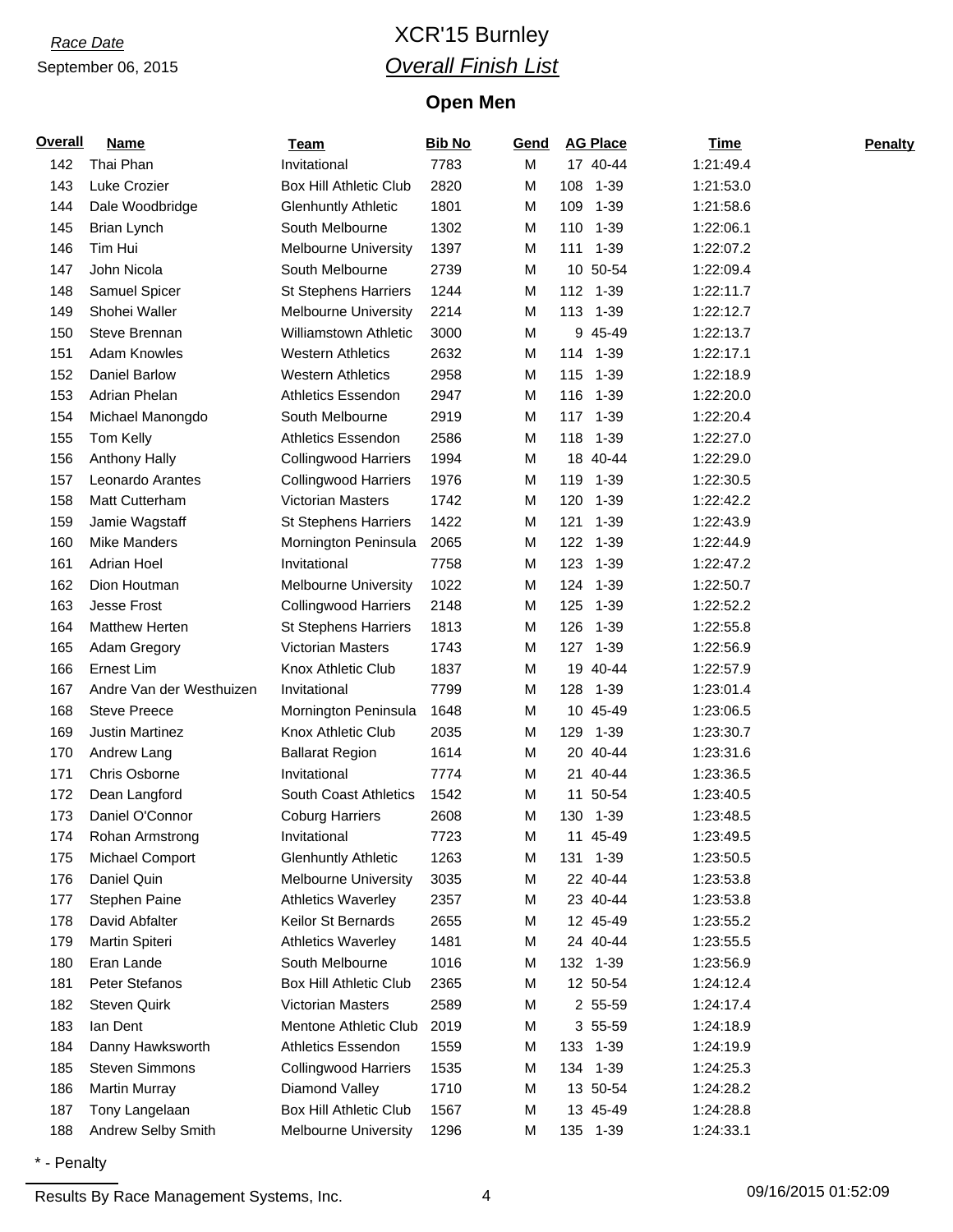### *Race Date* XCR'15 Burnley *Overall Finish List*

#### **Open Men**

| Overall | <b>Name</b>              | Team                          | <b>Bib No</b> | Gend |              | <b>AG Place</b> | <b>Time</b> | <b>Penalty</b> |
|---------|--------------------------|-------------------------------|---------------|------|--------------|-----------------|-------------|----------------|
| 189     | <b>Matthew Morris</b>    | Casey Cardinia                | 2229          | M    |              | 136 1-39        | 1:24:35.3   |                |
| 190     | Nick Boustead            | <b>Collingwood Harriers</b>   | 2144          | M    | 137          | $1 - 39$        | 1:24:42.9   |                |
| 191     | Craig Green              | <b>Victorian Masters</b>      | 1107          | M    |              | 14 45-49        | 1:25:00.3   |                |
| 192     | Michael Wheatley         | Mornington Peninsula          | 1014          | M    |              | 14 50-54        | 1:25:00.9   |                |
| 193     | Anthony Kendall          | <b>Coburg Harriers</b>        | 1357          | M    | 138          | 1-39            | 1:25:09.9   |                |
| 194     | Justin Wilson            | <b>APS United</b>             | 1988          | M    |              | 15 45-49        | 1:25:13.1   |                |
| 195     | <b>Martin Foerster</b>   | Invitational                  | 7746          | M    | 139          | $1 - 39$        | 1:25:22.0   |                |
| 196     | <b>Bryan Ackerly</b>     | Yarra Ranges                  | 2084          | М    |              | 15 50-54        | 1:25:26.0   |                |
| 197     | Philip Champion          | Diamond Valley                | 1419          | М    |              | 16 50-54        | 1:25:40.1   |                |
| 198     | Jack Holden              | <b>APS United</b>             | 1459          | M    | 140          | $1 - 39$        | 1:25:54.3   |                |
| 199     | Paul Rothin              | <b>Collingwood Harriers</b>   | 2152          | M    |              | 25 40-44        | 1:26:11.9   |                |
| 200     | Jordan Mayston           | <b>Melbourne University</b>   | 2451          | M    | 141          | $1 - 39$        | 1:26:13.9   |                |
| 201     | Darren Rubenstein        | Maccabi Athletic Club         | 3449          | M    | 142          | $1 - 39$        | 1:26:25.8   |                |
| 202     | <b>Greg Semmler</b>      | <b>Traralgon Harriers</b>     | 1880          | M    | 143          | $1 - 39$        | 1:26:27.1   |                |
| 203     | Stephen Van Der Tang     | Mornington Peninsula          | 2833          | M    | 144          | $1 - 39$        | 1:26:27.7   |                |
| 204     | Graeme Olden             | <b>Box Hill Athletic Club</b> | 1727          | M    |              | 17 50-54        | 1:26:27.7   |                |
| 205     | Joe Rainer               | South Melbourne               | 2043          | M    |              | 145 1-39        | 1:26:39.0   |                |
| 206     | <b>Andrew Scott</b>      | <b>Athletics Nunawading</b>   | 2096          | M    |              | 16 45-49        | 1:26:47.5   |                |
| 207     | <b>Graham Coutts</b>     | <b>Glenhuntly Athletic</b>    | 1207          | М    |              | 17 45-49        | 1:26:54.2   |                |
| 208     | Peter Gaunt              | <b>Collingwood Harriers</b>   | 1034          | M    |              | 4 55-59         | 1:27:11.1   |                |
| 209     | Damian Eley              | Diamond Valley                | 2159          | М    |              | 26 40-44        | 1:27:12.8   |                |
| 210     | <b>Brendon Drain</b>     | South Melbourne               | 1624          | М    |              | 27 40-44        | 1:27:13.3   |                |
| 211     | <b>Timothy Thomas</b>    | <b>Melbourne University</b>   | 1319          | М    |              | 18 50-54        | 1:27:17.0   |                |
| 212     | Anthony Boulton          | Invitational                  | 7730          | М    |              | 19 50-54        | 1:27:23.6   |                |
| 213     | Jeffrey Wright           | Knox Athletic Club            | 2010          | М    |              | 5 55-59         | 1:27:33.6   |                |
| 214     | Gerarde Kelly            | <b>Melbourne University</b>   | 1843          | M    | 146          | 1-39            | 1:27:36.3   |                |
| 215     | Neil Brennan             | Mentone Athletic Club         | 3126          | M    | 147          | $1 - 39$        | 1:27:37.1   |                |
| 216     | Oscar Robinson           | <b>Box Hill Athletic Club</b> | 2404          | M    | 148          | $1 - 39$        | 1:27:37.6   |                |
| 217     | Cameron Clayton          | <b>St Stephens Harriers</b>   | 1959          | M    | 149          | $1 - 39$        | 1:27:37.7   |                |
| 218     | Dino Crivelli            | <b>Box Hill Athletic Club</b> | 1470          | М    |              | 28 40-44        | 1:27:39.4   |                |
| 219     | James Smith              | South Melbourne               | 1815          | M    | 150          | 1-39            | 1:27:47.6   |                |
| 220     | Victor Cook              | <b>Glenhuntly Athletic</b>    | 1460          | M    |              | 20 50-54        | 1:27:52.2   |                |
| 221     | Jonathan Coles           | Invitational                  | 7737          | M    | 151          | 1-39            | 1:27:55.0   |                |
| 222     | <b>Tynan Mims</b>        | Yarra Ranges                  | 1476          | M    |              | 152 1-39        | 1:28:00.1   |                |
| 223     | Mark Matthiesson         | Invitational                  | 7767          | М    |              | 18 45-49        | 1:28:03.2   |                |
| 224     | Paul Shortis             | <b>Melbourne University</b>   | 2213          | M    |              | 153 1-39        | 1:28:13.1   |                |
| 225     | <b>Barny Sommerville</b> | Invitational                  | 7793          | M    |              | 154 1-39        | 1:28:14.4   |                |
| 226     | <b>Robert Meek</b>       | Old Xaverians Athletic        | 1501          | М    |              | 6 55-59         | 1:28:19.4   |                |
| 227     | Michael Harvey           | <b>Athletics Waverley</b>     | 1643          | М    |              | 21 50-54        | 1:28:32.0   |                |
| 228     | Benjamin Ryder           | Invitational                  | 7790          | M    |              | 155 1-39        | 1:28:38.9   |                |
| 229     | <b>Mark Coulter</b>      | South Coast Athletics         | 2291          | M    |              | 156 1-39        | 1:28:49.7   |                |
| 230     | <b>Dashiell Gantner</b>  | Invitational                  | 7748          | M    | 157          | $1 - 39$        | 1:28:50.9   |                |
| 231     | Alfonso Grillo           | Invitational                  | 7752          | M    |              | 158 1-39        | 1:28:52.6   |                |
| 232     | Mark Clarence            | Knox Athletic Club            | 1259          | м    |              | 19 45-49        | 1:28:55.9   |                |
| 233     | James Asquith            | Invitational                  | 7724          | м    |              | 159 1-39        | 1:28:59.3   |                |
| 234     | John Williams            | <b>Malvern Harriers</b>       | 2386          | М    | $\mathbf{1}$ | 60-99           | 1:29:02.0   |                |
| 235     | Mark Pinto               | South Melbourne               | 1644          | М    |              | 160 1-39        | 1:29:05.9   |                |

\* - Penalty

Results By Race Management Systems, Inc. 6 09/16/2015 01:52:10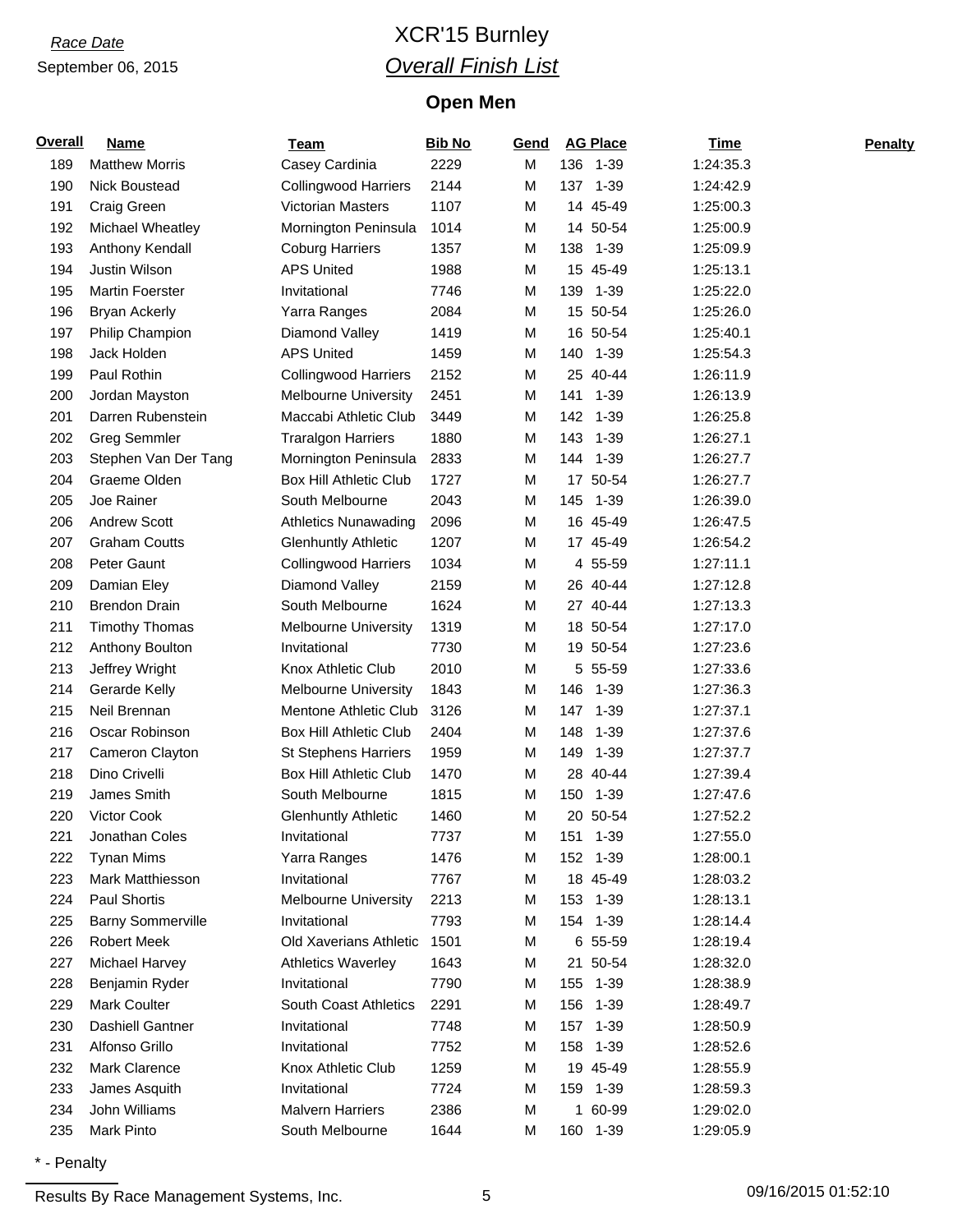### *Race Date* XCR'15 Burnley *Overall Finish List*

#### **Open Men**

| <b>Overall</b> | <b>Name</b>           | <b>Team</b>                  | <b>Bib No</b> | Gend | <b>AG Place</b> |          | <b>Time</b> | <b>Penalty</b> |
|----------------|-----------------------|------------------------------|---------------|------|-----------------|----------|-------------|----------------|
| 236            | Andrew McKenzie       | Diamond Valley               | 1799          | M    | 22 50-54        |          | 1:29:21.2   |                |
| 237            | Filip Likar           | Oakleigh Athletic Club       | 3165          | M    | 20 45-49        |          | 1:29:22.8   |                |
| 238            | Simon Moore           | Invitational                 | 7771          | M    | 29 40-44        |          | 1:29:26.7   |                |
| 239            | Nathan Buschkuehl     | <b>Frankston Athletic</b>    | 2351          | M    | 161             | 1-39     | 1:29:42.2   |                |
| 240            | Shaun Walton          | <b>Frankston Athletic</b>    | 1807          | M    | 162 1-39        |          | 1:29:42.3   |                |
| 241            | Derek Couper          | Mentone Athletic Club        | 1689          | M    | 21              | 45-49    | 1:29:45.8   |                |
| 242            | Kym Osmand            | Oakleigh Athletic Club       | 1963          | M    | 163             | 1-39     | 1:29:51.1   |                |
| 243            | Jian Yen              | <b>Glenhuntly Athletic</b>   | 1572          | M    | 164 1-39        |          | 1:29:57.4   |                |
| 244            | Andrea Gatti          | <b>Melbourne University</b>  | 1781          | M    | 165 1-39        |          | 1:30:02.6   |                |
| 245            | Scott Lawrence        | <b>APS United</b>            | 1916          | M    | 23 50-54        |          | 1:30:04.1   |                |
| 246            | Niccolo Brussa        | Invitational                 | 7734          | M    | 166             | 1-39     | 1:30:06.4   |                |
| 247            | John Graham           | Invitational                 | 7751          | M    | 2 60-99         |          | 1:30:07.2   |                |
| 248            | <b>Didier Martin</b>  | Invitational                 | 7821          | М    | 7 55-59         |          | 1:30:08.6   |                |
| 249            | Ian Matthews          | South Melbourne              | 2094          | M    | 24 50-54        |          | 1:30:16.8   |                |
| 250            | Jordan Brown          | Yarra Ranges                 | 3169          | M    | 167 1-39        |          | 1:30:19.2   |                |
| 251            | Susumu Miura          | <b>Collingwood Harriers</b>  | 3181          | М    | 22 45-49        |          | 1:30:25.5   |                |
| 252            | Peter Black           | <b>Victorian Masters</b>     | 2995          | М    | 3 60-99         |          | 1:30:35.0   |                |
| 253            | Eero Keranen          | <b>Williamstown Athletic</b> | 2208          | M    | 8 55-59         |          | 1:30:45.6   |                |
| 254            | John Papworth         | Invitational                 | 7780          | M    | 23 45-49        |          | 1:31:03.1   |                |
| 255            | lan Twite             | <b>Traralgon Harriers</b>    | 1258          | М    | 9 55-59         |          | 1:31:09.3   |                |
| 256            | <b>Mark Cornell</b>   | <b>Collingwood Harriers</b>  | 2279          | М    | 10 55-59        |          | 1:31:17.6   |                |
| 257            | <b>Tim Menting</b>    | <b>Collingwood Harriers</b>  | 1993          | M    | 168             | 1-39     | 1:31:20.1   |                |
| 258            | Glenn Goodman         | <b>Athletics Waverley</b>    | 3098          | М    | 25 50-54        |          | 1:31:23.7   |                |
| 259            | Dan Halliday          | <b>Malvern Harriers</b>      | 1749          | М    | 30 40-44        |          | 1:31:25.1   |                |
| 260            | Alexander O'Callaghan | Old Xaverians Athletic       | 2438          | M    | 169             | 1-39     | 1:31:31.4   |                |
| 261            | John Kondogonis       | Keilor St Bernards           | 1729          | М    | 26 50-54        |          | 1:31:50.7   |                |
| 262            | <b>Mark Gater</b>     | Invitational                 | 7749          | М    | 31 40-44        |          | 1:31:51.2   |                |
| 263            | Michael Silvester     | South Melbourne              | 1506          | М    | 24 45-49        |          | 1:31:52.3   |                |
| 264            | Simon Iskenderian     | South Melbourne              | 1547          | М    | 25 45-49        |          | 1:32:11.6   |                |
| 265            | Phillip McLennan      | <b>Ballarat Region</b>       | 1778          | М    | 26 45-49        |          | 1:32:14.8   |                |
| 266            | David Seeds           | Yarra Ranges                 | 2780          | M    | 27 50-54        |          | 1:32:23.8   |                |
| 267            | Ivan Vaptzarov        | Invitational                 | 7812          | M    | 170 1-39        |          | 1:32:32.4   |                |
| 268            | Mark Buyck            | Old Xaverians Athletic       | 1498          | M    | 32 40-44        |          | 1:32:33.1   |                |
| 269            | <b>Gregory Moore</b>  | Keilor St Bernards           | 1575          | М    | 4 60-99         |          | 1:32:40.3   |                |
| 270            | John Evans            | <b>Glenhuntly Athletic</b>   | 1291          | М    | 27 45-49        |          | 1:32:51.1   |                |
| 271            | gregor jackson        | Invitational                 | 7761          | M    | 28 45-49        |          | 1:32:59.0   |                |
| 272            | Justin Eagleton       | Yarra Ranges                 | 2087          | М    | 33 40-44        |          | 1:33:23.6   |                |
| 273            | Paul Thomas           | <b>Williamstown Athletic</b> | 1947          | М    | 11 55-59        |          | 1:33:26.3   |                |
| 274            | Joe Pane              | Invitational                 | 7779          | М    | 34 40-44        |          | 1:33:27.9   |                |
| 275            | <b>Dennis Gellert</b> | <b>Glenhuntly Athletic</b>   | 1560          | М    | 12 55-59        |          | 1:33:36.9   |                |
| 276            | Robin Broberg         | Diamond Valley               | 1667          | М    | 5 60-99         |          | 1:33:37.3   |                |
| 277            | David Cobb            | South Melbourne              | 1360          | М    | 28 50-54        |          | 1:33:46.7   |                |
| 278            | Nicholas Rudge        | Invitational                 | 7789          | M    | 35 40-44        |          | 1:33:56.5   |                |
| 279            | Christopher Grafen    | Invitational                 | 7750          | М    | 29 50-54        |          | 1:34:04.1   |                |
| 280            | <b>Gerard Skene</b>   | <b>Ballarat Region</b>       | 2573          | М    | 30 50-54        |          | 1:34:08.8   |                |
| 281            | Adam Bogatin          | Maccabi Athletic Club        | 2482          | M    | 171             | $1 - 39$ | 1:34:14.3   |                |
| 282            | Scott Bent            | <b>Collingwood Harriers</b>  | 2439          | М    | 172 1-39        |          | 1:34:15.9   |                |

\* - Penalty

Results By Race Management Systems, Inc. 6 09/16/2015 01:52:10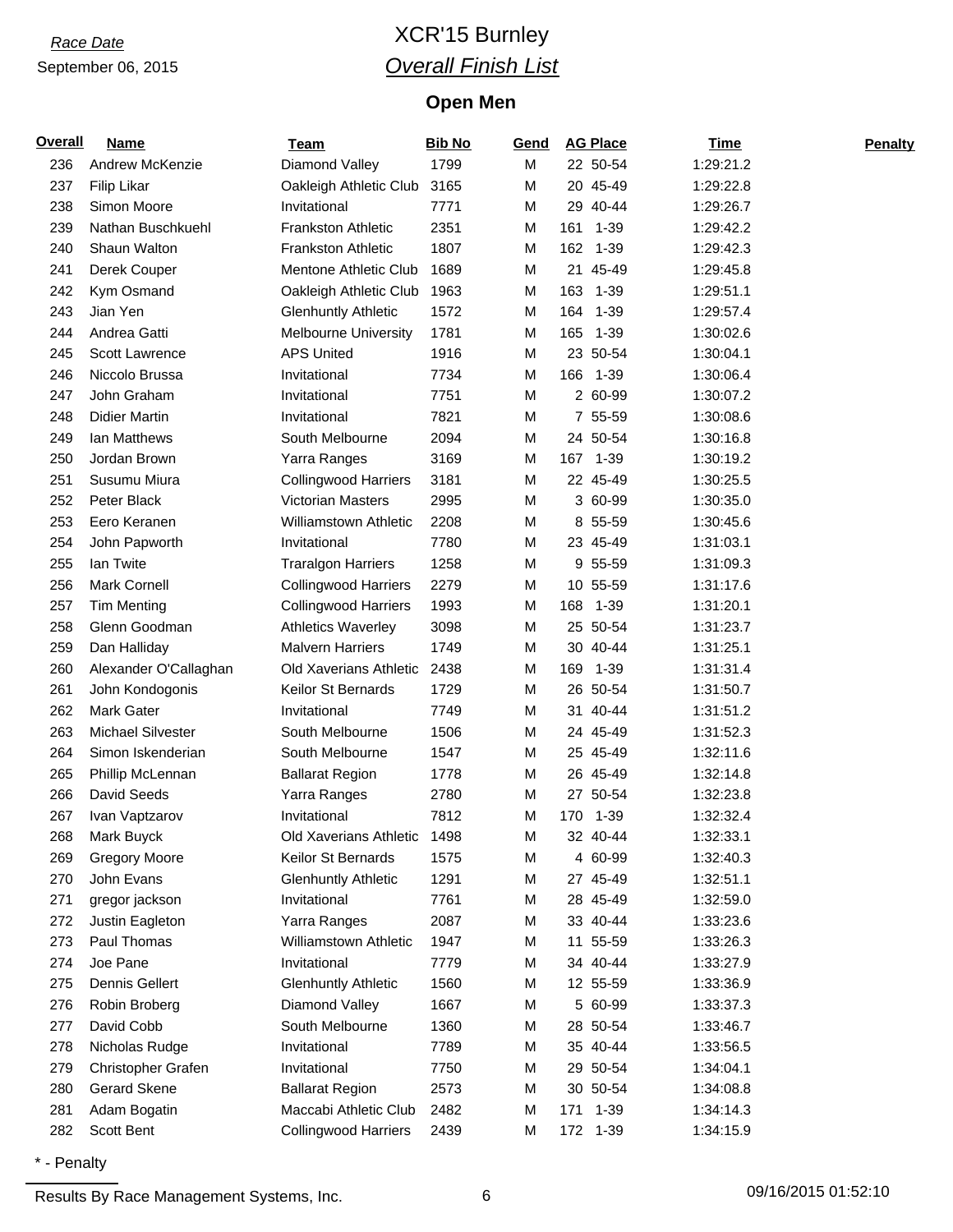### *Race Date* XCR'15 Burnley *Overall Finish List*

#### **Open Men**

| Overall | <b>Name</b>             | Team                         | <b>Bib No</b> | Gend |     | <b>AG Place</b> | <b>Time</b> | <b>Penalty</b> |
|---------|-------------------------|------------------------------|---------------|------|-----|-----------------|-------------|----------------|
| 283     | Michael Ryan            | <b>Glenhuntly Athletic</b>   | 1645          | M    |     | 31 50-54        | 1:34:21.7   |                |
| 284     | <b>Robert Carstairs</b> | <b>Athletics Waverley</b>    | 1858          | M    | 173 | $1 - 39$        | 1:34:22.4   |                |
| 285     | Lyndon Loader           | <b>Glenhuntly Athletic</b>   | 2372          | M    |     | 29 45-49        | 1:34:26.7   |                |
| 286     | <b>Mark Kelly</b>       | <b>Coburg Harriers</b>       | 1626          | M    |     | 32 50-54        | 1:34:37.0   |                |
| 287     | Laz Sarris              | Keilor St Bernards           | 1894          | М    |     | 30 45-49        | 1:34:44.0   |                |
| 288     | Peter Cashin            | <b>Western Athletics</b>     | 1059          | М    |     | 13 55-59        | 1:34:57.3   |                |
| 289     | <b>Edwin Cheung</b>     | <b>Coburg Harriers</b>       | 1354          | M    | 174 | 1-39            | 1:35:14.7   |                |
| 290     | Mark Anderson           | Old Xaverians Athletic       | 1497          | М    |     | 33 50-54        | 1:35:35.6   |                |
| 291     | James Hejtmanek         | Invitational                 | 7757          | М    |     | 31 45-49        | 1:35:39.2   |                |
| 292     | <b>Andrew Prater</b>    | Invitational                 | 7784          | M    | 175 | 1-39            | 1:35:41.7   |                |
| 293     | Michael Miriklis        | Invitational                 | 7770          | M    |     | 32 45-49        | 1:36:03.1   |                |
| 294     | Naphtali Meltzer        | Maccabi Athletic Club        | 3055          | M    |     | 176 1-39        | 1:36:06.3   |                |
| 295     | Tony Brain              | <b>Melbourne University</b>  | 1862          | М    |     | 34 50-54        | 1:36:06.9   |                |
| 296     | Leigh Attwood           | Invitational                 | 7725          | M    | 177 | $1 - 39$        | 1:36:07.8   |                |
| 297     | David Laven             | Yarra Ranges                 | 2263          | M    |     | 33 45-49        | 1:36:10.4   |                |
| 298     | Daniel Ghantow          | Diamond Valley               | 2160          | M    |     | 178 1-39        | 1:36:15.0   |                |
| 299     | Michael Jansen          | <b>Athletics Waverley</b>    | 2345          | М    |     | 35 50-54        | 1:36:34.9   |                |
| 300     | <b>Craig Turner</b>     | Invitational                 | 7796          | M    |     | 36 40-44        | 1:36:58.1   |                |
| 301     | <b>Julian Harris</b>    | <b>Collingwood Harriers</b>  | 2533          | M    | 179 | $1 - 39$        | 1:37:00.8   |                |
| 302     | Daryl Standfield        | <b>Collingwood Harriers</b>  | 1914          | M    |     | 37 40-44        | 1:37:03.0   |                |
| 303     | Tim Stevenson           | <b>Collingwood Harriers</b>  | 1915          | M    |     | 180 1-39        | 1:37:08.7   |                |
| 304     | <b>Steven Williams</b>  | <b>Malvern Harriers</b>      | 1748          | M    |     | 14 55-59        | 1:37:09.5   |                |
| 305     | Ben Asquith             | <b>Glenhuntly Athletic</b>   | 1071          | M    | 181 | $1 - 39$        | 1:37:14.4   |                |
| 306     | Pierre Guillon          | Old Xaverians Athletic       | 2315          | М    |     | 34 45-49        | 1:37:31.6   |                |
| 307     | <b>Tim Crosbie</b>      | <b>South Coast Athletics</b> | 1001          | М    |     | 36 50-54        | 1:37:49.1   |                |
| 308     | John Crameri            | <b>Collingwood Harriers</b>  | 1085          | М    |     | 37 50-54        | 1:37:51.3   |                |
| 309     | Doug Sandiford          | <b>Richmond Harriers</b>     | 1747          | M    |     | 15 55-59        | 1:37:56.4   |                |
| 310     | Alan Hammond            | <b>Western Athletics</b>     | 1607          | М    |     | 6 60-99         | 1:38:04.4   |                |
| 311     | John Signorini          | Invitational                 | 7791          | М    |     | 7 60-99         | 1:38:07.1   |                |
| 312     | Peter Moore             | <b>Richmond Harriers</b>     | 2406          | М    |     | 8 60-99         | 1:38:30.5   |                |
| 313     | <b>Adrian Lyness</b>    | Casey Cardinia               | 1118          | М    |     | 38 40-44        | 1:38:31.5   |                |
| 314     | Craig Hewitson          | Yarra Ranges                 | 1610          | M    |     | 39 40-44        | 1:39:34.5   |                |
| 315     | Cedric Rosalie          | Invitational                 | 7786          | M    |     | 182 1-39        | 1:39:42.7   |                |
| 316     | Damien Clifford         | Diamond Valley               | 1810          | М    |     | 35 45-49        | 1:40:03.9   |                |
| 317     | <b>Barry Whittle</b>    | Invitational                 | 7818          | М    |     | 38 50-54        | 1:40:06.6   |                |
| 318     | Stephen Glover          | <b>Western Athletics</b>     | 1520          | М    |     | 36 45-49        | 1:40:34.4   |                |
| 319     | Peter Roberts           | <b>Ballarat Region</b>       | 1201          | М    |     | 37 45-49        | 1:40:45.2   |                |
| 320     | Paul Hanlon             | <b>APS United</b>            | 3022          | М    |     | 38 45-49        | 1:40:50.9   |                |
| 321     | James Lynch             | Ivanhoe Harriers             | 1327          | М    |     | 40 40-44        | 1:41:01.2   |                |
| 322     | Dean Fergie             | South Melbourne              | 2348          | M    |     | 39 45-49        | 1:41:21.8   |                |
| 323     | <b>Brett Jenkins</b>    | Mentone Athletic Club        | 2193          | M    |     | 183 1-39        | 1:41:25.6   |                |
| 324     | Christopher O'Connor    | Box Hill Athletic Club       | 2064          | М    |     | 39 50-54        | 1:41:26.8   |                |
| 325     | Wayne Hogan             | Knox Athletic Club           | 2259          | М    |     | 9 60-99         | 1:42:08.2   |                |
| 326     | <b>Travis McIntosh</b>  | Ivanhoe Harriers             | 2974          | M    |     | 41 40-44        | 1:42:12.6   |                |
| 327     | Simon St Hill           | Box Hill Athletic Club       | 2180          | М    |     | 40 45-49        | 1:42:14.0   |                |
| 328     | Simon Dugina            | South Melbourne              | 2994          | M    |     | 184 1-39        | 1:42:29.0   |                |
| 329     | Stephen Plumb           | South Coast Athletics        | 2170          | М    |     | 16 55-59        | 1:42:30.2   |                |

\* - Penalty

Results By Race Management Systems, Inc. 7 7 7 09/16/2015 01:52:11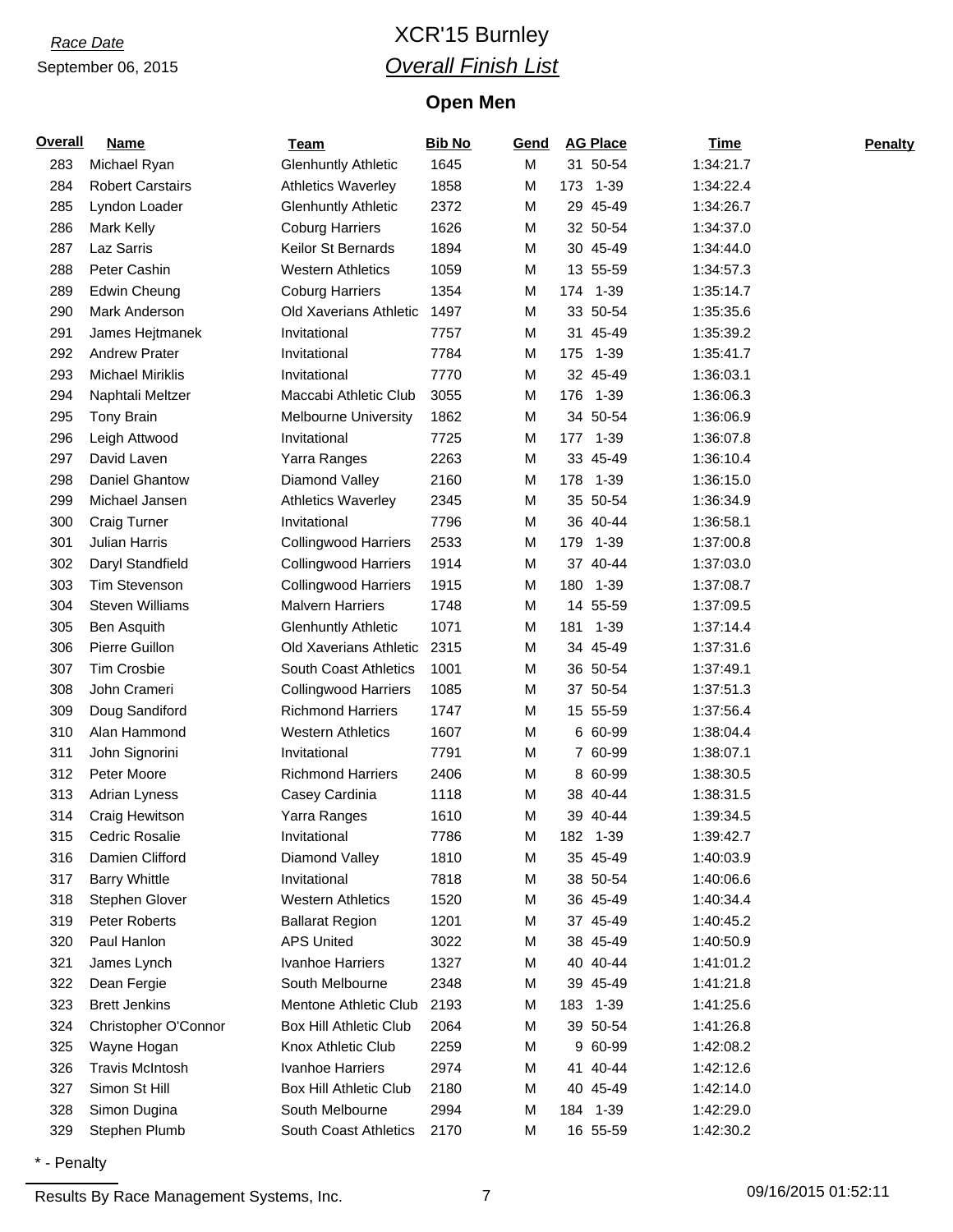### *Race Date* XCR'15 Burnley *Overall Finish List*

#### **Open Men**

| <b>Overall</b> | <b>Name</b>               | <b>Team</b>                   | <b>Bib No</b> | Gend |     | <b>AG Place</b> | <b>Time</b> | <b>Penalty</b> |
|----------------|---------------------------|-------------------------------|---------------|------|-----|-----------------|-------------|----------------|
| 330            | <b>Ben Mudie</b>          | <b>Western Athletics</b>      | 1065          | M    |     | 185 1-39        | 1:42:33.7   |                |
| 331            | Ross Tennant              | <b>APS United</b>             | 3071          | M    |     | 40 50-54        | 1:42:36.7   |                |
| 332            | <b>Tony Dell</b>          | <b>Richmond Harriers</b>      | 1605          | M    |     | 41 50-54        | 1:43:27.8   |                |
| 333            | <b>Gregory Payne</b>      | South Melbourne               | 1524          | M    |     | 10 60-99        | 1:43:57.0   |                |
| 334            | syd bone                  | Invitational                  | 7729          | M    |     | 17 55-59        | 1:44:05.4   |                |
| 335            | <b>Phillip Dunstone</b>   | <b>Western Athletics</b>      | 1225          | M    |     | 41 45-49        | 1:44:10.2   |                |
| 336            | Jarrod Hill               | South Coast Athletics         | 2253          | M    |     | 186 1-39        | 1:44:27.3   |                |
| 337            | Peter Dodgshun            | <b>APS United</b>             | 1739          | M    |     | 11 60-99        | 1:44:43.6   |                |
| 338            | Michael Papp              | <b>Athletics Nunawading</b>   | 1529          | M    | 187 | $1 - 39$        | 1:44:49.7   |                |
| 339            | John Gray                 | <b>Williamstown Athletic</b>  | 1941          | M    |     | 42 50-54        | 1:45:00.0   |                |
| 340            | Kevin Solomon             | <b>Richmond Harriers</b>      | 1176          | M    |     | 12 60-99        | 1:45:03.9   |                |
| 341            | <b>Charles Clark</b>      | <b>Coburg Harriers</b>        | 2838          | M    |     | 43 50-54        | 1:45:28.9   |                |
| 342            | Ron Scholes               | <b>Collingwood Harriers</b>   | 2153          | M    |     | 13 60-99        | 1:45:37.3   |                |
| 343            | Zeb Phoenix               | South Melbourne               | 1303          | M    |     | 18 55-59        | 1:45:42.2   |                |
| 344            | Christopher Worsnop       | Old Xaverians Athletic        | 1112          | M    |     | 19 55-59        | 1:45:58.3   |                |
| 345            | Jim Hopkins               | <b>Collingwood Harriers</b>   | 1445          | M    |     | 14 60-99        | 1:46:17.0   |                |
| 346            | <b>Andrew Peeler</b>      | Invitational                  | 7782          | M    |     | 20 55-59        | 1:46:20.1   |                |
| 347            | Stephen Murphy            | <b>Athletics Essendon</b>     | 1429          | M    |     | 44 50-54        | 1:46:24.9   |                |
| 348            | Patrick Thien             | <b>Glenhuntly Athletic</b>    | 2397          | M    | 188 | 1-39            | 1:46:44.6   |                |
| 349            | Rob Grummitt              | Mentone Athletic Club         | 1692          | M    | 189 | 1-39            | 1:46:45.4   |                |
| 350            | <b>Troy Kameme</b>        | <b>Collingwood Harriers</b>   | 2495          | M    | 190 | $1 - 39$        | 1:47:03.4   |                |
| 351            | Paul Ban                  | Invitational                  | 7726          | M    |     | 15 60-99        | 1:47:07.4   |                |
| 352            | <b>Humphrey Enter</b>     | <b>Glenhuntly Athletic</b>    | 1923          | M    |     | 16 60-99        | 1:47:19.1   |                |
| 353            | <b>Philip Crowther</b>    | Knox Athletic Club            | 1717          | M    |     | 17 60-99        | 1:47:36.7   |                |
| 354            | Michael Meaney            | <b>Coburg Harriers</b>        | 1458          | M    |     | 18 60-99        | 1:48:02.5   |                |
| 355            | Phil Hain                 | Invitational                  | 7753          | M    |     | 19 60-99        | 1:48:17.0   |                |
| 356            | Michael Booker            | Knox Athletic Club            | 2664          | M    | 191 | $1 - 39$        | 1:48:27.0   |                |
| 357            | <b>Christopher Henry</b>  | <b>Melbourne University</b>   | 2077          | M    | 192 | 1-39            | 1:48:30.7   |                |
| 358            | Jarrod Dempster           | Invitational                  | 7741          | M    |     | 42 40-44        | 1:48:31.1 * | 30:00          |
| 359            | <b>Christopher Murphy</b> | <b>Glenhuntly Athletic</b>    | 2026          | M    |     | 21 55-59        | 1:50:52.5   |                |
| 360            | Chris Brown               | Oakleigh Athletic Club        | 1265          | M    |     | 20 60-99        | 1:50:55.4   |                |
| 361            | Angelo Portelli           | <b>Glenhuntly Athletic</b>    | 1569          | M    |     | 42 45-49        | 1:52:26.2   |                |
| 362            | Mark Beavis               | Invitational                  | 7728          | M    |     | 22 55-59        | 1:52:32.7   |                |
| 363            | <b>Eddie Smith</b>        | <b>Athletics Nunawading</b>   | 1369          | M    |     | 45 50-54        | 1:53:00.8   |                |
| 364            | Jonathan Holmes           | <b>APS United</b>             | 2750          | M    |     | 21 60-99        | 1:53:46.9   |                |
| 365            | Clyde Riddoch             | <b>Athletics Waverley</b>     | 1451          | M    |     | 22 60-99        | 1:54:48.1 * | 30:00          |
| 366            | Dennis Lazar              | Diamond Valley                | 1906          | M    |     | 23 55-59        | 1:55:00.5   |                |
| 367            | <b>Nick Saunders</b>      | Diamond Valley                | 2126          | M    |     | 43 40-44        | 1:55:02.1   |                |
| 368            | <b>Gerard Thrall</b>      | Yarra Ranges                  | 2173          | M    |     | 46 50-54        | 1:55:55.7   |                |
| 369            | Norman Franzi             | Invitational                  | 7747          | M    |     | 23 60-99        | 1:56:25.0   |                |
| 370            | Julian Nachmias           | Invitational                  | 7773          | M    |     | 193 1-39        | 1:57:08.1   |                |
| 371            | John David                | Ivanhoe Harriers              | 1053          | M    |     | 24 55-59        | 1:57:42.7   |                |
| 372            | Adam McCann               | <b>Athletics Nunawading</b>   | 1036          | M    |     | 194 1-39        | 1:57:58.2   |                |
| 373            | Dominic Milburn           | Invitational                  | 7769          | M    |     | 195 1-39        | 1:58:41.6   |                |
| 374            | <b>Ashley Page</b>        | Invitational                  | 7777          | M    |     | 24 60-99        | 2:00:14.3   |                |
| 375            | <b>Andrew Tunne</b>       | <b>Box Hill Athletic Club</b> | 2605          | M    |     | 25 55-59        | 2:03:01.3   |                |
| 376            | Justin Mclaren            | Athletics Essendon            | 1079          | м    |     | 196 1-39        | 2:03:27.6   |                |

\* - Penalty

Results By Race Management Systems, Inc. 68 09/16/2015 01:52:11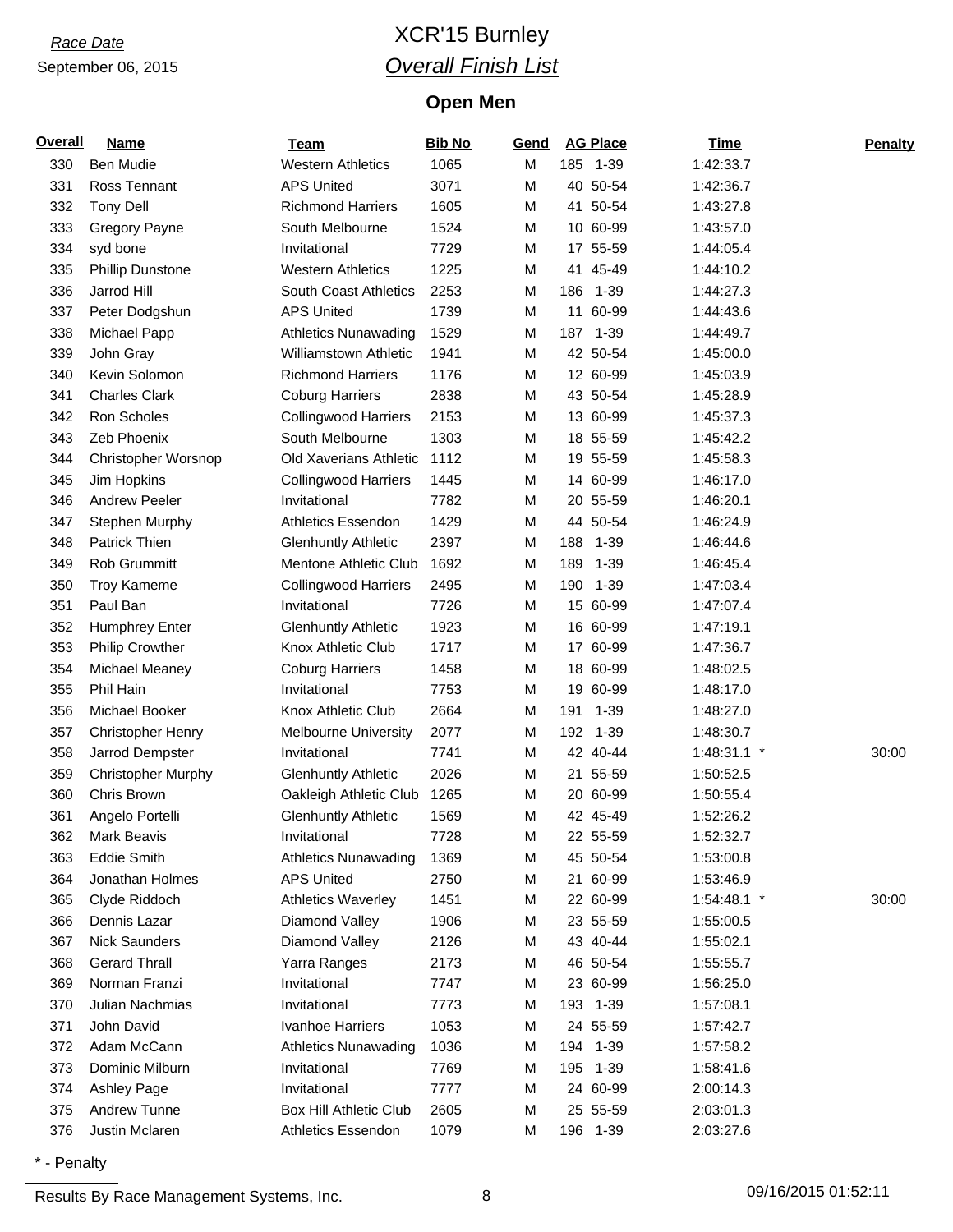## *Race Date* XCR'15 Burnley *Overall Finish List*

#### **Open Men**

| Overall | <b>Name</b>              | Team                    | <b>Bib No</b> | Gend |     | <b>AG Place</b> | <u>Time</u>   | <b>Penalty</b> |
|---------|--------------------------|-------------------------|---------------|------|-----|-----------------|---------------|----------------|
| 377     | <b>Robert Wilson</b>     | Invitational            | 7819          | м    |     | 25 60-99        | 2:11:26.5     |                |
| 378     | <b>Matthew Goodger</b>   | Athletics Essendon      | 1076          | м    | 197 | 1-39            | $2:13:04.5$ * | 30:00          |
| 379     | John Kneen               | Sandringham Athletic    | 2000          | М    |     | 26 60-99        | $2:13:39.7$ * | 30:00          |
| 380     | <b>Francis Kaszmarek</b> | <b>Malvern Harriers</b> | 2376          | М    |     | 43 45-49        | $2:14:14.2$ * | 30:00          |
| 381     | Pete Battrick            | Oakleigh Athletic Club  | 2680          | М    |     | 27 60-99        | $3:10:52.0$ * | 30:00          |
| 382     | Kenneth Carter           | <b>Coburg Harriers</b>  | 1147          | М    |     | 28 60-99        | $3:30:52.0$ * | 30:00          |

<sup>\* -</sup> Penalty

Results By Race Management Systems, Inc. 2010 909 09/16/2015 01:52:12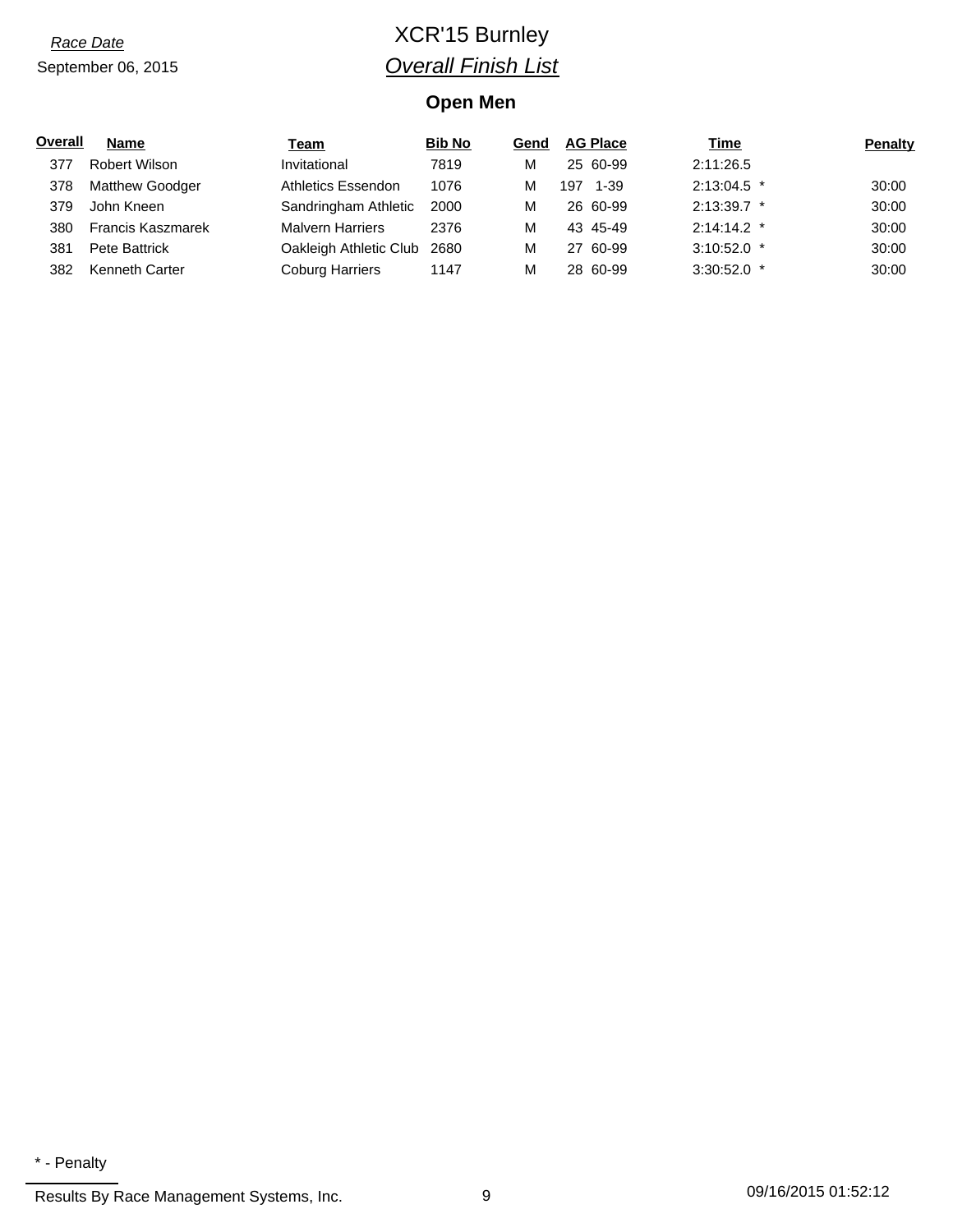## *Race Date* XCR'15 Burnley *Overall Finish List*

#### **Open Women**

| F<br>1086<br>$1 1 - 39$<br>1:15:23.9<br>Virginia Moloney<br><b>Collingwood Harriers</b><br>1<br>Karinna Fyfe<br>1925<br>F<br>$1 - 39$<br>2<br><b>Glenhuntly Athletic</b><br>2<br>1:15:32.9<br>1027<br>F<br>Cassie Higham<br><b>Glenhuntly Athletic</b><br>3<br>$1 - 39$<br>1:16:45.4<br>3<br>F<br>Old Xaverians Athletic<br>2109<br>$1 - 39$<br>Sophie Ryan<br>1:17:59.0<br>4<br>4<br>Bronwyn Humphrys<br>South Melbourne<br>1025<br>F<br>$1 - 39$<br>5<br>1:19:22.1<br>5<br>1681<br>F<br>$1 - 39$<br>Erchana Murray-Bartlett<br><b>Collingwood Harriers</b><br>1:20:39.7<br>6<br>6<br><b>Box Hill Athletic Club</b><br>544<br>F<br>Julie Norney<br>1 45-49<br>1:21:07.7<br>7<br>231<br>F<br>Angela Williams<br><b>Ballarat Region</b><br>1 40-44<br>1:21:14.4<br>8<br>1224<br>F<br>7 1-39<br>9<br><b>Tracy Douglas</b><br><b>Western Athletics</b><br>1:21:36.5<br>Juanita Kallergis<br>Invitational<br>7762<br>F<br>$1 - 39$<br>1:23:44.8<br>10<br>8<br>Kirsten Jackson<br>F<br><b>Athletics Waverley</b><br>1973<br>2 45-49<br>1:23:59.6<br>11<br>F<br>Brianna Bunworth<br>1449<br>$1 - 39$<br>12<br><b>Western Athletics</b><br>9<br>1:24:09.7<br>1550<br>F<br>13<br>Stephanie Kondogonis<br>Mornington Peninsula<br>1-39<br>1:24:43.4<br>10<br>Nardine Bainbridge<br>1382<br>F<br>$1 - 39$<br>14<br><b>Western Athletics</b><br>11<br>1:24:56.1<br>Samantha Wallace<br>2807<br>F<br>12<br>1-39<br>1:26:01.0<br>15<br>Mornington Peninsula<br>1425<br>F<br>13<br>$1 - 39$<br>Alison Bryant-Smith<br><b>Melbourne University</b><br>1:26:04.0<br>16<br><b>Renee Fuller</b><br>1794<br>F<br>17<br>Geelong Region<br>1-39<br>1:26:52.8<br>14<br><b>Claire Thomas</b><br>1731<br>F<br>$1 - 39$<br>1:27:33.9<br>18<br>South Melbourne<br>15<br>F<br>19<br>Susan Michelsson<br><b>Collingwood Harriers</b><br>2407<br>2 40-44<br>1:27:38.1<br>1536<br>F<br>$1 - 39$<br>20<br>Amelia Aslanides<br>16<br>1:27:39.0<br><b>Glenhuntly Athletic</b><br>2662<br>F<br>$1 - 39$<br>21<br>Aislinn Prendergast<br><b>Melbourne University</b><br>1:27:51.9<br>17<br><b>Brigitte Seeley</b><br>1638<br>F<br>22<br><b>Athletics Nunawading</b><br>18<br>$1 - 39$<br>1:28:02.9<br>1882<br>F<br>23<br>Carmel Taylor<br><b>Coburg Harriers</b><br>3 45-49<br>1:28:06.2<br>Cara Peake<br>2206<br>F<br>24<br>Geelong Region<br>19<br>1-39<br>1:28:12.8<br>2187<br>F<br>$1 - 39$<br>25<br>Sharon Nannery<br>South Melbourne<br>20<br>1:28:40.2<br>Rebecca Beagley<br>1320<br>F<br>26<br><b>Glenhuntly Athletic</b><br>21<br>$1 - 39$<br>1:29:28.3<br>1167<br>F<br>$1 - 39$<br>27<br>Ella Trimboli<br><b>Melbourne University</b><br>22<br>1:29:41.7<br>F<br>2162<br>$1 - 39$<br>28<br><b>Tarryn Whitmore</b><br>Diamond Valley<br>23<br>1:30:13.8<br>June Petrie<br>2734<br>F<br>29<br><b>Box Hill Athletic Club</b><br>50-54<br>1:30:47.1<br>$\mathbf{1}$<br>2526<br>F<br>30<br>Claire Walpole<br>Doncaster Athletic<br>1-39<br>1:30:48.9<br>24<br>2635<br>F<br>31<br>Ana Carlota Rodriguez<br>South Melbourne<br>25<br>1-39<br>1:31:17.4<br>F<br>1711<br>4 45-49<br>32<br>Maryann Murray<br>Diamond Valley<br>1:31:24.3<br>33<br>Gemma Maini<br><b>Frankston Athletic</b><br>2165<br>F<br>26<br>$1 - 39$<br>1:31:48.2<br>Renee Owen<br>2512<br>F<br>34<br><b>Frankston Athletic</b><br>$1 - 39$<br>1:31:48.7<br>27<br>F<br>35<br>Annie Carter<br><b>Melbourne University</b><br>2777<br>28<br>$1 - 39$<br>1:31:54.2<br>Nadiele Kolb<br>F<br>$1 - 39$<br>Invitational<br>7820<br>29<br>1:32:04.7<br>36<br>545<br>3 40-44<br>37<br>Kellie Macknamara<br><b>Glenhuntly Athletic</b><br>F<br>1:32:11.2<br>489<br>F<br>38<br><b>Michelle Hawkes</b><br><b>Ballarat Region</b><br>4 40-44<br>1:32:15.0<br>F<br>39<br>Kate Downward<br><b>Doncaster Athletic</b><br>2527<br>1-39<br>1:32:26.1<br>30<br>F<br>$1 - 39$<br>40<br>Rebecca Rogers<br>Mornington Peninsula<br>1162<br>31<br>1:32:27.7<br>Sarah Lewis<br>1544<br>F<br><b>South Coast Athletics</b><br>32<br>$1 - 39$<br>1:32:30.3<br>41<br>Natalie Sheffield<br>F<br>42<br>Old Xaverians Athletic<br>2585<br>33<br>$1 - 39$<br>1:32:33.2<br>F<br>Invitational<br>7722<br>1-39<br>1:33:24.6<br>43<br>Laura Armstrong<br>34<br>7785<br>F<br>$1 - 39$<br>44<br>Liz Reisman<br>Invitational<br>35<br>1:33:41.7<br>1886<br>F<br>5 40-44<br>45<br>Helen Bryan<br><b>Mentone Athletic Club</b><br>1:33:59.2<br>Dolores Quinn<br>Williamstown Athletic<br>F<br>46<br>1946<br>$1 - 39$<br>1:34:04.9<br>36<br>F<br>47<br>Julie Manning<br>Old Xaverians Athletic 2296<br>37 1-39<br>1:34:08.2 | Overall | <b>Name</b> | <b>Team</b> | <b>Bib No</b> | <u>Gend</u> | <b>AG Place</b> | <b>Time</b> | <b>Penalty</b> |
|---------------------------------------------------------------------------------------------------------------------------------------------------------------------------------------------------------------------------------------------------------------------------------------------------------------------------------------------------------------------------------------------------------------------------------------------------------------------------------------------------------------------------------------------------------------------------------------------------------------------------------------------------------------------------------------------------------------------------------------------------------------------------------------------------------------------------------------------------------------------------------------------------------------------------------------------------------------------------------------------------------------------------------------------------------------------------------------------------------------------------------------------------------------------------------------------------------------------------------------------------------------------------------------------------------------------------------------------------------------------------------------------------------------------------------------------------------------------------------------------------------------------------------------------------------------------------------------------------------------------------------------------------------------------------------------------------------------------------------------------------------------------------------------------------------------------------------------------------------------------------------------------------------------------------------------------------------------------------------------------------------------------------------------------------------------------------------------------------------------------------------------------------------------------------------------------------------------------------------------------------------------------------------------------------------------------------------------------------------------------------------------------------------------------------------------------------------------------------------------------------------------------------------------------------------------------------------------------------------------------------------------------------------------------------------------------------------------------------------------------------------------------------------------------------------------------------------------------------------------------------------------------------------------------------------------------------------------------------------------------------------------------------------------------------------------------------------------------------------------------------------------------------------------------------------------------------------------------------------------------------------------------------------------------------------------------------------------------------------------------------------------------------------------------------------------------------------------------------------------------------------------------------------------------------------------------------------------------------------------------------------------------------------------------------------------------------------------------------------------------------------------------------------------------------------------------------------------------------------------------------------------------------------------------------------------------------------------------------------------------------------------------------------------------------------------------------------------------------------------------------------------------------------------------------------------------------------------------------------------------------------------------------------------------------------------------------------------------------------------------------------------------------------------------------------------------------------------------------------------------------------------------|---------|-------------|-------------|---------------|-------------|-----------------|-------------|----------------|
|                                                                                                                                                                                                                                                                                                                                                                                                                                                                                                                                                                                                                                                                                                                                                                                                                                                                                                                                                                                                                                                                                                                                                                                                                                                                                                                                                                                                                                                                                                                                                                                                                                                                                                                                                                                                                                                                                                                                                                                                                                                                                                                                                                                                                                                                                                                                                                                                                                                                                                                                                                                                                                                                                                                                                                                                                                                                                                                                                                                                                                                                                                                                                                                                                                                                                                                                                                                                                                                                                                                                                                                                                                                                                                                                                                                                                                                                                                                                                                                                                                                                                                                                                                                                                                                                                                                                                                                                                                                                                                                     |         |             |             |               |             |                 |             |                |
|                                                                                                                                                                                                                                                                                                                                                                                                                                                                                                                                                                                                                                                                                                                                                                                                                                                                                                                                                                                                                                                                                                                                                                                                                                                                                                                                                                                                                                                                                                                                                                                                                                                                                                                                                                                                                                                                                                                                                                                                                                                                                                                                                                                                                                                                                                                                                                                                                                                                                                                                                                                                                                                                                                                                                                                                                                                                                                                                                                                                                                                                                                                                                                                                                                                                                                                                                                                                                                                                                                                                                                                                                                                                                                                                                                                                                                                                                                                                                                                                                                                                                                                                                                                                                                                                                                                                                                                                                                                                                                                     |         |             |             |               |             |                 |             |                |
|                                                                                                                                                                                                                                                                                                                                                                                                                                                                                                                                                                                                                                                                                                                                                                                                                                                                                                                                                                                                                                                                                                                                                                                                                                                                                                                                                                                                                                                                                                                                                                                                                                                                                                                                                                                                                                                                                                                                                                                                                                                                                                                                                                                                                                                                                                                                                                                                                                                                                                                                                                                                                                                                                                                                                                                                                                                                                                                                                                                                                                                                                                                                                                                                                                                                                                                                                                                                                                                                                                                                                                                                                                                                                                                                                                                                                                                                                                                                                                                                                                                                                                                                                                                                                                                                                                                                                                                                                                                                                                                     |         |             |             |               |             |                 |             |                |
|                                                                                                                                                                                                                                                                                                                                                                                                                                                                                                                                                                                                                                                                                                                                                                                                                                                                                                                                                                                                                                                                                                                                                                                                                                                                                                                                                                                                                                                                                                                                                                                                                                                                                                                                                                                                                                                                                                                                                                                                                                                                                                                                                                                                                                                                                                                                                                                                                                                                                                                                                                                                                                                                                                                                                                                                                                                                                                                                                                                                                                                                                                                                                                                                                                                                                                                                                                                                                                                                                                                                                                                                                                                                                                                                                                                                                                                                                                                                                                                                                                                                                                                                                                                                                                                                                                                                                                                                                                                                                                                     |         |             |             |               |             |                 |             |                |
|                                                                                                                                                                                                                                                                                                                                                                                                                                                                                                                                                                                                                                                                                                                                                                                                                                                                                                                                                                                                                                                                                                                                                                                                                                                                                                                                                                                                                                                                                                                                                                                                                                                                                                                                                                                                                                                                                                                                                                                                                                                                                                                                                                                                                                                                                                                                                                                                                                                                                                                                                                                                                                                                                                                                                                                                                                                                                                                                                                                                                                                                                                                                                                                                                                                                                                                                                                                                                                                                                                                                                                                                                                                                                                                                                                                                                                                                                                                                                                                                                                                                                                                                                                                                                                                                                                                                                                                                                                                                                                                     |         |             |             |               |             |                 |             |                |
|                                                                                                                                                                                                                                                                                                                                                                                                                                                                                                                                                                                                                                                                                                                                                                                                                                                                                                                                                                                                                                                                                                                                                                                                                                                                                                                                                                                                                                                                                                                                                                                                                                                                                                                                                                                                                                                                                                                                                                                                                                                                                                                                                                                                                                                                                                                                                                                                                                                                                                                                                                                                                                                                                                                                                                                                                                                                                                                                                                                                                                                                                                                                                                                                                                                                                                                                                                                                                                                                                                                                                                                                                                                                                                                                                                                                                                                                                                                                                                                                                                                                                                                                                                                                                                                                                                                                                                                                                                                                                                                     |         |             |             |               |             |                 |             |                |
|                                                                                                                                                                                                                                                                                                                                                                                                                                                                                                                                                                                                                                                                                                                                                                                                                                                                                                                                                                                                                                                                                                                                                                                                                                                                                                                                                                                                                                                                                                                                                                                                                                                                                                                                                                                                                                                                                                                                                                                                                                                                                                                                                                                                                                                                                                                                                                                                                                                                                                                                                                                                                                                                                                                                                                                                                                                                                                                                                                                                                                                                                                                                                                                                                                                                                                                                                                                                                                                                                                                                                                                                                                                                                                                                                                                                                                                                                                                                                                                                                                                                                                                                                                                                                                                                                                                                                                                                                                                                                                                     |         |             |             |               |             |                 |             |                |
|                                                                                                                                                                                                                                                                                                                                                                                                                                                                                                                                                                                                                                                                                                                                                                                                                                                                                                                                                                                                                                                                                                                                                                                                                                                                                                                                                                                                                                                                                                                                                                                                                                                                                                                                                                                                                                                                                                                                                                                                                                                                                                                                                                                                                                                                                                                                                                                                                                                                                                                                                                                                                                                                                                                                                                                                                                                                                                                                                                                                                                                                                                                                                                                                                                                                                                                                                                                                                                                                                                                                                                                                                                                                                                                                                                                                                                                                                                                                                                                                                                                                                                                                                                                                                                                                                                                                                                                                                                                                                                                     |         |             |             |               |             |                 |             |                |
|                                                                                                                                                                                                                                                                                                                                                                                                                                                                                                                                                                                                                                                                                                                                                                                                                                                                                                                                                                                                                                                                                                                                                                                                                                                                                                                                                                                                                                                                                                                                                                                                                                                                                                                                                                                                                                                                                                                                                                                                                                                                                                                                                                                                                                                                                                                                                                                                                                                                                                                                                                                                                                                                                                                                                                                                                                                                                                                                                                                                                                                                                                                                                                                                                                                                                                                                                                                                                                                                                                                                                                                                                                                                                                                                                                                                                                                                                                                                                                                                                                                                                                                                                                                                                                                                                                                                                                                                                                                                                                                     |         |             |             |               |             |                 |             |                |
|                                                                                                                                                                                                                                                                                                                                                                                                                                                                                                                                                                                                                                                                                                                                                                                                                                                                                                                                                                                                                                                                                                                                                                                                                                                                                                                                                                                                                                                                                                                                                                                                                                                                                                                                                                                                                                                                                                                                                                                                                                                                                                                                                                                                                                                                                                                                                                                                                                                                                                                                                                                                                                                                                                                                                                                                                                                                                                                                                                                                                                                                                                                                                                                                                                                                                                                                                                                                                                                                                                                                                                                                                                                                                                                                                                                                                                                                                                                                                                                                                                                                                                                                                                                                                                                                                                                                                                                                                                                                                                                     |         |             |             |               |             |                 |             |                |
|                                                                                                                                                                                                                                                                                                                                                                                                                                                                                                                                                                                                                                                                                                                                                                                                                                                                                                                                                                                                                                                                                                                                                                                                                                                                                                                                                                                                                                                                                                                                                                                                                                                                                                                                                                                                                                                                                                                                                                                                                                                                                                                                                                                                                                                                                                                                                                                                                                                                                                                                                                                                                                                                                                                                                                                                                                                                                                                                                                                                                                                                                                                                                                                                                                                                                                                                                                                                                                                                                                                                                                                                                                                                                                                                                                                                                                                                                                                                                                                                                                                                                                                                                                                                                                                                                                                                                                                                                                                                                                                     |         |             |             |               |             |                 |             |                |
|                                                                                                                                                                                                                                                                                                                                                                                                                                                                                                                                                                                                                                                                                                                                                                                                                                                                                                                                                                                                                                                                                                                                                                                                                                                                                                                                                                                                                                                                                                                                                                                                                                                                                                                                                                                                                                                                                                                                                                                                                                                                                                                                                                                                                                                                                                                                                                                                                                                                                                                                                                                                                                                                                                                                                                                                                                                                                                                                                                                                                                                                                                                                                                                                                                                                                                                                                                                                                                                                                                                                                                                                                                                                                                                                                                                                                                                                                                                                                                                                                                                                                                                                                                                                                                                                                                                                                                                                                                                                                                                     |         |             |             |               |             |                 |             |                |
|                                                                                                                                                                                                                                                                                                                                                                                                                                                                                                                                                                                                                                                                                                                                                                                                                                                                                                                                                                                                                                                                                                                                                                                                                                                                                                                                                                                                                                                                                                                                                                                                                                                                                                                                                                                                                                                                                                                                                                                                                                                                                                                                                                                                                                                                                                                                                                                                                                                                                                                                                                                                                                                                                                                                                                                                                                                                                                                                                                                                                                                                                                                                                                                                                                                                                                                                                                                                                                                                                                                                                                                                                                                                                                                                                                                                                                                                                                                                                                                                                                                                                                                                                                                                                                                                                                                                                                                                                                                                                                                     |         |             |             |               |             |                 |             |                |
|                                                                                                                                                                                                                                                                                                                                                                                                                                                                                                                                                                                                                                                                                                                                                                                                                                                                                                                                                                                                                                                                                                                                                                                                                                                                                                                                                                                                                                                                                                                                                                                                                                                                                                                                                                                                                                                                                                                                                                                                                                                                                                                                                                                                                                                                                                                                                                                                                                                                                                                                                                                                                                                                                                                                                                                                                                                                                                                                                                                                                                                                                                                                                                                                                                                                                                                                                                                                                                                                                                                                                                                                                                                                                                                                                                                                                                                                                                                                                                                                                                                                                                                                                                                                                                                                                                                                                                                                                                                                                                                     |         |             |             |               |             |                 |             |                |
|                                                                                                                                                                                                                                                                                                                                                                                                                                                                                                                                                                                                                                                                                                                                                                                                                                                                                                                                                                                                                                                                                                                                                                                                                                                                                                                                                                                                                                                                                                                                                                                                                                                                                                                                                                                                                                                                                                                                                                                                                                                                                                                                                                                                                                                                                                                                                                                                                                                                                                                                                                                                                                                                                                                                                                                                                                                                                                                                                                                                                                                                                                                                                                                                                                                                                                                                                                                                                                                                                                                                                                                                                                                                                                                                                                                                                                                                                                                                                                                                                                                                                                                                                                                                                                                                                                                                                                                                                                                                                                                     |         |             |             |               |             |                 |             |                |
|                                                                                                                                                                                                                                                                                                                                                                                                                                                                                                                                                                                                                                                                                                                                                                                                                                                                                                                                                                                                                                                                                                                                                                                                                                                                                                                                                                                                                                                                                                                                                                                                                                                                                                                                                                                                                                                                                                                                                                                                                                                                                                                                                                                                                                                                                                                                                                                                                                                                                                                                                                                                                                                                                                                                                                                                                                                                                                                                                                                                                                                                                                                                                                                                                                                                                                                                                                                                                                                                                                                                                                                                                                                                                                                                                                                                                                                                                                                                                                                                                                                                                                                                                                                                                                                                                                                                                                                                                                                                                                                     |         |             |             |               |             |                 |             |                |
|                                                                                                                                                                                                                                                                                                                                                                                                                                                                                                                                                                                                                                                                                                                                                                                                                                                                                                                                                                                                                                                                                                                                                                                                                                                                                                                                                                                                                                                                                                                                                                                                                                                                                                                                                                                                                                                                                                                                                                                                                                                                                                                                                                                                                                                                                                                                                                                                                                                                                                                                                                                                                                                                                                                                                                                                                                                                                                                                                                                                                                                                                                                                                                                                                                                                                                                                                                                                                                                                                                                                                                                                                                                                                                                                                                                                                                                                                                                                                                                                                                                                                                                                                                                                                                                                                                                                                                                                                                                                                                                     |         |             |             |               |             |                 |             |                |
|                                                                                                                                                                                                                                                                                                                                                                                                                                                                                                                                                                                                                                                                                                                                                                                                                                                                                                                                                                                                                                                                                                                                                                                                                                                                                                                                                                                                                                                                                                                                                                                                                                                                                                                                                                                                                                                                                                                                                                                                                                                                                                                                                                                                                                                                                                                                                                                                                                                                                                                                                                                                                                                                                                                                                                                                                                                                                                                                                                                                                                                                                                                                                                                                                                                                                                                                                                                                                                                                                                                                                                                                                                                                                                                                                                                                                                                                                                                                                                                                                                                                                                                                                                                                                                                                                                                                                                                                                                                                                                                     |         |             |             |               |             |                 |             |                |
|                                                                                                                                                                                                                                                                                                                                                                                                                                                                                                                                                                                                                                                                                                                                                                                                                                                                                                                                                                                                                                                                                                                                                                                                                                                                                                                                                                                                                                                                                                                                                                                                                                                                                                                                                                                                                                                                                                                                                                                                                                                                                                                                                                                                                                                                                                                                                                                                                                                                                                                                                                                                                                                                                                                                                                                                                                                                                                                                                                                                                                                                                                                                                                                                                                                                                                                                                                                                                                                                                                                                                                                                                                                                                                                                                                                                                                                                                                                                                                                                                                                                                                                                                                                                                                                                                                                                                                                                                                                                                                                     |         |             |             |               |             |                 |             |                |
|                                                                                                                                                                                                                                                                                                                                                                                                                                                                                                                                                                                                                                                                                                                                                                                                                                                                                                                                                                                                                                                                                                                                                                                                                                                                                                                                                                                                                                                                                                                                                                                                                                                                                                                                                                                                                                                                                                                                                                                                                                                                                                                                                                                                                                                                                                                                                                                                                                                                                                                                                                                                                                                                                                                                                                                                                                                                                                                                                                                                                                                                                                                                                                                                                                                                                                                                                                                                                                                                                                                                                                                                                                                                                                                                                                                                                                                                                                                                                                                                                                                                                                                                                                                                                                                                                                                                                                                                                                                                                                                     |         |             |             |               |             |                 |             |                |
|                                                                                                                                                                                                                                                                                                                                                                                                                                                                                                                                                                                                                                                                                                                                                                                                                                                                                                                                                                                                                                                                                                                                                                                                                                                                                                                                                                                                                                                                                                                                                                                                                                                                                                                                                                                                                                                                                                                                                                                                                                                                                                                                                                                                                                                                                                                                                                                                                                                                                                                                                                                                                                                                                                                                                                                                                                                                                                                                                                                                                                                                                                                                                                                                                                                                                                                                                                                                                                                                                                                                                                                                                                                                                                                                                                                                                                                                                                                                                                                                                                                                                                                                                                                                                                                                                                                                                                                                                                                                                                                     |         |             |             |               |             |                 |             |                |
|                                                                                                                                                                                                                                                                                                                                                                                                                                                                                                                                                                                                                                                                                                                                                                                                                                                                                                                                                                                                                                                                                                                                                                                                                                                                                                                                                                                                                                                                                                                                                                                                                                                                                                                                                                                                                                                                                                                                                                                                                                                                                                                                                                                                                                                                                                                                                                                                                                                                                                                                                                                                                                                                                                                                                                                                                                                                                                                                                                                                                                                                                                                                                                                                                                                                                                                                                                                                                                                                                                                                                                                                                                                                                                                                                                                                                                                                                                                                                                                                                                                                                                                                                                                                                                                                                                                                                                                                                                                                                                                     |         |             |             |               |             |                 |             |                |
|                                                                                                                                                                                                                                                                                                                                                                                                                                                                                                                                                                                                                                                                                                                                                                                                                                                                                                                                                                                                                                                                                                                                                                                                                                                                                                                                                                                                                                                                                                                                                                                                                                                                                                                                                                                                                                                                                                                                                                                                                                                                                                                                                                                                                                                                                                                                                                                                                                                                                                                                                                                                                                                                                                                                                                                                                                                                                                                                                                                                                                                                                                                                                                                                                                                                                                                                                                                                                                                                                                                                                                                                                                                                                                                                                                                                                                                                                                                                                                                                                                                                                                                                                                                                                                                                                                                                                                                                                                                                                                                     |         |             |             |               |             |                 |             |                |
|                                                                                                                                                                                                                                                                                                                                                                                                                                                                                                                                                                                                                                                                                                                                                                                                                                                                                                                                                                                                                                                                                                                                                                                                                                                                                                                                                                                                                                                                                                                                                                                                                                                                                                                                                                                                                                                                                                                                                                                                                                                                                                                                                                                                                                                                                                                                                                                                                                                                                                                                                                                                                                                                                                                                                                                                                                                                                                                                                                                                                                                                                                                                                                                                                                                                                                                                                                                                                                                                                                                                                                                                                                                                                                                                                                                                                                                                                                                                                                                                                                                                                                                                                                                                                                                                                                                                                                                                                                                                                                                     |         |             |             |               |             |                 |             |                |
|                                                                                                                                                                                                                                                                                                                                                                                                                                                                                                                                                                                                                                                                                                                                                                                                                                                                                                                                                                                                                                                                                                                                                                                                                                                                                                                                                                                                                                                                                                                                                                                                                                                                                                                                                                                                                                                                                                                                                                                                                                                                                                                                                                                                                                                                                                                                                                                                                                                                                                                                                                                                                                                                                                                                                                                                                                                                                                                                                                                                                                                                                                                                                                                                                                                                                                                                                                                                                                                                                                                                                                                                                                                                                                                                                                                                                                                                                                                                                                                                                                                                                                                                                                                                                                                                                                                                                                                                                                                                                                                     |         |             |             |               |             |                 |             |                |
|                                                                                                                                                                                                                                                                                                                                                                                                                                                                                                                                                                                                                                                                                                                                                                                                                                                                                                                                                                                                                                                                                                                                                                                                                                                                                                                                                                                                                                                                                                                                                                                                                                                                                                                                                                                                                                                                                                                                                                                                                                                                                                                                                                                                                                                                                                                                                                                                                                                                                                                                                                                                                                                                                                                                                                                                                                                                                                                                                                                                                                                                                                                                                                                                                                                                                                                                                                                                                                                                                                                                                                                                                                                                                                                                                                                                                                                                                                                                                                                                                                                                                                                                                                                                                                                                                                                                                                                                                                                                                                                     |         |             |             |               |             |                 |             |                |
|                                                                                                                                                                                                                                                                                                                                                                                                                                                                                                                                                                                                                                                                                                                                                                                                                                                                                                                                                                                                                                                                                                                                                                                                                                                                                                                                                                                                                                                                                                                                                                                                                                                                                                                                                                                                                                                                                                                                                                                                                                                                                                                                                                                                                                                                                                                                                                                                                                                                                                                                                                                                                                                                                                                                                                                                                                                                                                                                                                                                                                                                                                                                                                                                                                                                                                                                                                                                                                                                                                                                                                                                                                                                                                                                                                                                                                                                                                                                                                                                                                                                                                                                                                                                                                                                                                                                                                                                                                                                                                                     |         |             |             |               |             |                 |             |                |
|                                                                                                                                                                                                                                                                                                                                                                                                                                                                                                                                                                                                                                                                                                                                                                                                                                                                                                                                                                                                                                                                                                                                                                                                                                                                                                                                                                                                                                                                                                                                                                                                                                                                                                                                                                                                                                                                                                                                                                                                                                                                                                                                                                                                                                                                                                                                                                                                                                                                                                                                                                                                                                                                                                                                                                                                                                                                                                                                                                                                                                                                                                                                                                                                                                                                                                                                                                                                                                                                                                                                                                                                                                                                                                                                                                                                                                                                                                                                                                                                                                                                                                                                                                                                                                                                                                                                                                                                                                                                                                                     |         |             |             |               |             |                 |             |                |
|                                                                                                                                                                                                                                                                                                                                                                                                                                                                                                                                                                                                                                                                                                                                                                                                                                                                                                                                                                                                                                                                                                                                                                                                                                                                                                                                                                                                                                                                                                                                                                                                                                                                                                                                                                                                                                                                                                                                                                                                                                                                                                                                                                                                                                                                                                                                                                                                                                                                                                                                                                                                                                                                                                                                                                                                                                                                                                                                                                                                                                                                                                                                                                                                                                                                                                                                                                                                                                                                                                                                                                                                                                                                                                                                                                                                                                                                                                                                                                                                                                                                                                                                                                                                                                                                                                                                                                                                                                                                                                                     |         |             |             |               |             |                 |             |                |
|                                                                                                                                                                                                                                                                                                                                                                                                                                                                                                                                                                                                                                                                                                                                                                                                                                                                                                                                                                                                                                                                                                                                                                                                                                                                                                                                                                                                                                                                                                                                                                                                                                                                                                                                                                                                                                                                                                                                                                                                                                                                                                                                                                                                                                                                                                                                                                                                                                                                                                                                                                                                                                                                                                                                                                                                                                                                                                                                                                                                                                                                                                                                                                                                                                                                                                                                                                                                                                                                                                                                                                                                                                                                                                                                                                                                                                                                                                                                                                                                                                                                                                                                                                                                                                                                                                                                                                                                                                                                                                                     |         |             |             |               |             |                 |             |                |
|                                                                                                                                                                                                                                                                                                                                                                                                                                                                                                                                                                                                                                                                                                                                                                                                                                                                                                                                                                                                                                                                                                                                                                                                                                                                                                                                                                                                                                                                                                                                                                                                                                                                                                                                                                                                                                                                                                                                                                                                                                                                                                                                                                                                                                                                                                                                                                                                                                                                                                                                                                                                                                                                                                                                                                                                                                                                                                                                                                                                                                                                                                                                                                                                                                                                                                                                                                                                                                                                                                                                                                                                                                                                                                                                                                                                                                                                                                                                                                                                                                                                                                                                                                                                                                                                                                                                                                                                                                                                                                                     |         |             |             |               |             |                 |             |                |
|                                                                                                                                                                                                                                                                                                                                                                                                                                                                                                                                                                                                                                                                                                                                                                                                                                                                                                                                                                                                                                                                                                                                                                                                                                                                                                                                                                                                                                                                                                                                                                                                                                                                                                                                                                                                                                                                                                                                                                                                                                                                                                                                                                                                                                                                                                                                                                                                                                                                                                                                                                                                                                                                                                                                                                                                                                                                                                                                                                                                                                                                                                                                                                                                                                                                                                                                                                                                                                                                                                                                                                                                                                                                                                                                                                                                                                                                                                                                                                                                                                                                                                                                                                                                                                                                                                                                                                                                                                                                                                                     |         |             |             |               |             |                 |             |                |
|                                                                                                                                                                                                                                                                                                                                                                                                                                                                                                                                                                                                                                                                                                                                                                                                                                                                                                                                                                                                                                                                                                                                                                                                                                                                                                                                                                                                                                                                                                                                                                                                                                                                                                                                                                                                                                                                                                                                                                                                                                                                                                                                                                                                                                                                                                                                                                                                                                                                                                                                                                                                                                                                                                                                                                                                                                                                                                                                                                                                                                                                                                                                                                                                                                                                                                                                                                                                                                                                                                                                                                                                                                                                                                                                                                                                                                                                                                                                                                                                                                                                                                                                                                                                                                                                                                                                                                                                                                                                                                                     |         |             |             |               |             |                 |             |                |
|                                                                                                                                                                                                                                                                                                                                                                                                                                                                                                                                                                                                                                                                                                                                                                                                                                                                                                                                                                                                                                                                                                                                                                                                                                                                                                                                                                                                                                                                                                                                                                                                                                                                                                                                                                                                                                                                                                                                                                                                                                                                                                                                                                                                                                                                                                                                                                                                                                                                                                                                                                                                                                                                                                                                                                                                                                                                                                                                                                                                                                                                                                                                                                                                                                                                                                                                                                                                                                                                                                                                                                                                                                                                                                                                                                                                                                                                                                                                                                                                                                                                                                                                                                                                                                                                                                                                                                                                                                                                                                                     |         |             |             |               |             |                 |             |                |
|                                                                                                                                                                                                                                                                                                                                                                                                                                                                                                                                                                                                                                                                                                                                                                                                                                                                                                                                                                                                                                                                                                                                                                                                                                                                                                                                                                                                                                                                                                                                                                                                                                                                                                                                                                                                                                                                                                                                                                                                                                                                                                                                                                                                                                                                                                                                                                                                                                                                                                                                                                                                                                                                                                                                                                                                                                                                                                                                                                                                                                                                                                                                                                                                                                                                                                                                                                                                                                                                                                                                                                                                                                                                                                                                                                                                                                                                                                                                                                                                                                                                                                                                                                                                                                                                                                                                                                                                                                                                                                                     |         |             |             |               |             |                 |             |                |
|                                                                                                                                                                                                                                                                                                                                                                                                                                                                                                                                                                                                                                                                                                                                                                                                                                                                                                                                                                                                                                                                                                                                                                                                                                                                                                                                                                                                                                                                                                                                                                                                                                                                                                                                                                                                                                                                                                                                                                                                                                                                                                                                                                                                                                                                                                                                                                                                                                                                                                                                                                                                                                                                                                                                                                                                                                                                                                                                                                                                                                                                                                                                                                                                                                                                                                                                                                                                                                                                                                                                                                                                                                                                                                                                                                                                                                                                                                                                                                                                                                                                                                                                                                                                                                                                                                                                                                                                                                                                                                                     |         |             |             |               |             |                 |             |                |
|                                                                                                                                                                                                                                                                                                                                                                                                                                                                                                                                                                                                                                                                                                                                                                                                                                                                                                                                                                                                                                                                                                                                                                                                                                                                                                                                                                                                                                                                                                                                                                                                                                                                                                                                                                                                                                                                                                                                                                                                                                                                                                                                                                                                                                                                                                                                                                                                                                                                                                                                                                                                                                                                                                                                                                                                                                                                                                                                                                                                                                                                                                                                                                                                                                                                                                                                                                                                                                                                                                                                                                                                                                                                                                                                                                                                                                                                                                                                                                                                                                                                                                                                                                                                                                                                                                                                                                                                                                                                                                                     |         |             |             |               |             |                 |             |                |
|                                                                                                                                                                                                                                                                                                                                                                                                                                                                                                                                                                                                                                                                                                                                                                                                                                                                                                                                                                                                                                                                                                                                                                                                                                                                                                                                                                                                                                                                                                                                                                                                                                                                                                                                                                                                                                                                                                                                                                                                                                                                                                                                                                                                                                                                                                                                                                                                                                                                                                                                                                                                                                                                                                                                                                                                                                                                                                                                                                                                                                                                                                                                                                                                                                                                                                                                                                                                                                                                                                                                                                                                                                                                                                                                                                                                                                                                                                                                                                                                                                                                                                                                                                                                                                                                                                                                                                                                                                                                                                                     |         |             |             |               |             |                 |             |                |
|                                                                                                                                                                                                                                                                                                                                                                                                                                                                                                                                                                                                                                                                                                                                                                                                                                                                                                                                                                                                                                                                                                                                                                                                                                                                                                                                                                                                                                                                                                                                                                                                                                                                                                                                                                                                                                                                                                                                                                                                                                                                                                                                                                                                                                                                                                                                                                                                                                                                                                                                                                                                                                                                                                                                                                                                                                                                                                                                                                                                                                                                                                                                                                                                                                                                                                                                                                                                                                                                                                                                                                                                                                                                                                                                                                                                                                                                                                                                                                                                                                                                                                                                                                                                                                                                                                                                                                                                                                                                                                                     |         |             |             |               |             |                 |             |                |
|                                                                                                                                                                                                                                                                                                                                                                                                                                                                                                                                                                                                                                                                                                                                                                                                                                                                                                                                                                                                                                                                                                                                                                                                                                                                                                                                                                                                                                                                                                                                                                                                                                                                                                                                                                                                                                                                                                                                                                                                                                                                                                                                                                                                                                                                                                                                                                                                                                                                                                                                                                                                                                                                                                                                                                                                                                                                                                                                                                                                                                                                                                                                                                                                                                                                                                                                                                                                                                                                                                                                                                                                                                                                                                                                                                                                                                                                                                                                                                                                                                                                                                                                                                                                                                                                                                                                                                                                                                                                                                                     |         |             |             |               |             |                 |             |                |
|                                                                                                                                                                                                                                                                                                                                                                                                                                                                                                                                                                                                                                                                                                                                                                                                                                                                                                                                                                                                                                                                                                                                                                                                                                                                                                                                                                                                                                                                                                                                                                                                                                                                                                                                                                                                                                                                                                                                                                                                                                                                                                                                                                                                                                                                                                                                                                                                                                                                                                                                                                                                                                                                                                                                                                                                                                                                                                                                                                                                                                                                                                                                                                                                                                                                                                                                                                                                                                                                                                                                                                                                                                                                                                                                                                                                                                                                                                                                                                                                                                                                                                                                                                                                                                                                                                                                                                                                                                                                                                                     |         |             |             |               |             |                 |             |                |
|                                                                                                                                                                                                                                                                                                                                                                                                                                                                                                                                                                                                                                                                                                                                                                                                                                                                                                                                                                                                                                                                                                                                                                                                                                                                                                                                                                                                                                                                                                                                                                                                                                                                                                                                                                                                                                                                                                                                                                                                                                                                                                                                                                                                                                                                                                                                                                                                                                                                                                                                                                                                                                                                                                                                                                                                                                                                                                                                                                                                                                                                                                                                                                                                                                                                                                                                                                                                                                                                                                                                                                                                                                                                                                                                                                                                                                                                                                                                                                                                                                                                                                                                                                                                                                                                                                                                                                                                                                                                                                                     |         |             |             |               |             |                 |             |                |
|                                                                                                                                                                                                                                                                                                                                                                                                                                                                                                                                                                                                                                                                                                                                                                                                                                                                                                                                                                                                                                                                                                                                                                                                                                                                                                                                                                                                                                                                                                                                                                                                                                                                                                                                                                                                                                                                                                                                                                                                                                                                                                                                                                                                                                                                                                                                                                                                                                                                                                                                                                                                                                                                                                                                                                                                                                                                                                                                                                                                                                                                                                                                                                                                                                                                                                                                                                                                                                                                                                                                                                                                                                                                                                                                                                                                                                                                                                                                                                                                                                                                                                                                                                                                                                                                                                                                                                                                                                                                                                                     |         |             |             |               |             |                 |             |                |
|                                                                                                                                                                                                                                                                                                                                                                                                                                                                                                                                                                                                                                                                                                                                                                                                                                                                                                                                                                                                                                                                                                                                                                                                                                                                                                                                                                                                                                                                                                                                                                                                                                                                                                                                                                                                                                                                                                                                                                                                                                                                                                                                                                                                                                                                                                                                                                                                                                                                                                                                                                                                                                                                                                                                                                                                                                                                                                                                                                                                                                                                                                                                                                                                                                                                                                                                                                                                                                                                                                                                                                                                                                                                                                                                                                                                                                                                                                                                                                                                                                                                                                                                                                                                                                                                                                                                                                                                                                                                                                                     |         |             |             |               |             |                 |             |                |
|                                                                                                                                                                                                                                                                                                                                                                                                                                                                                                                                                                                                                                                                                                                                                                                                                                                                                                                                                                                                                                                                                                                                                                                                                                                                                                                                                                                                                                                                                                                                                                                                                                                                                                                                                                                                                                                                                                                                                                                                                                                                                                                                                                                                                                                                                                                                                                                                                                                                                                                                                                                                                                                                                                                                                                                                                                                                                                                                                                                                                                                                                                                                                                                                                                                                                                                                                                                                                                                                                                                                                                                                                                                                                                                                                                                                                                                                                                                                                                                                                                                                                                                                                                                                                                                                                                                                                                                                                                                                                                                     |         |             |             |               |             |                 |             |                |
|                                                                                                                                                                                                                                                                                                                                                                                                                                                                                                                                                                                                                                                                                                                                                                                                                                                                                                                                                                                                                                                                                                                                                                                                                                                                                                                                                                                                                                                                                                                                                                                                                                                                                                                                                                                                                                                                                                                                                                                                                                                                                                                                                                                                                                                                                                                                                                                                                                                                                                                                                                                                                                                                                                                                                                                                                                                                                                                                                                                                                                                                                                                                                                                                                                                                                                                                                                                                                                                                                                                                                                                                                                                                                                                                                                                                                                                                                                                                                                                                                                                                                                                                                                                                                                                                                                                                                                                                                                                                                                                     |         |             |             |               |             |                 |             |                |
|                                                                                                                                                                                                                                                                                                                                                                                                                                                                                                                                                                                                                                                                                                                                                                                                                                                                                                                                                                                                                                                                                                                                                                                                                                                                                                                                                                                                                                                                                                                                                                                                                                                                                                                                                                                                                                                                                                                                                                                                                                                                                                                                                                                                                                                                                                                                                                                                                                                                                                                                                                                                                                                                                                                                                                                                                                                                                                                                                                                                                                                                                                                                                                                                                                                                                                                                                                                                                                                                                                                                                                                                                                                                                                                                                                                                                                                                                                                                                                                                                                                                                                                                                                                                                                                                                                                                                                                                                                                                                                                     |         |             |             |               |             |                 |             |                |

\* - Penalty

Results By Race Management Systems, Inc. 10 10 10 09/16/2015 01:52:12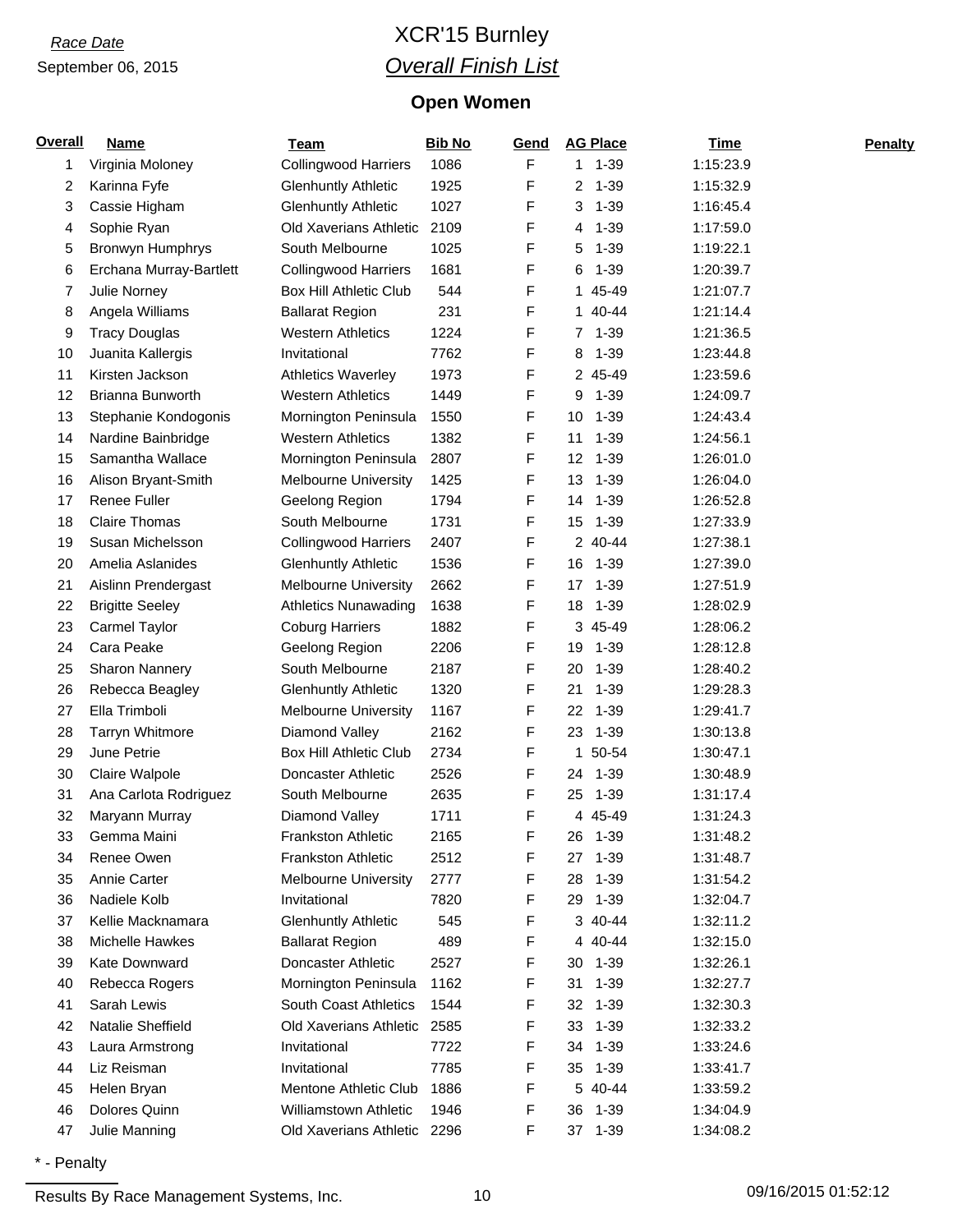### *Race Date* XCR'15 Burnley *Overall Finish List*

#### **Open Women**

| <b>Overall</b> | <b>Name</b>               | <b>Team</b>                   | <b>Bib No</b> | Gend | <b>AG Place</b> | <b>Time</b> | <b>Penalty</b> |
|----------------|---------------------------|-------------------------------|---------------|------|-----------------|-------------|----------------|
| 48             | <b>Heather Gaunt</b>      | <b>Collingwood Harriers</b>   | 1032          | F    | 5 45-49         | 1:34:26.5   |                |
| 49             | Maria Abfalter            | Keilor St Bernards            | 2658          | F    | 6 45-49         | 1:35:24.3   |                |
| 50             | Nicola Hamilton-Morris    | Invitational                  | 7755          | F    | 38<br>1-39      | 1:35:43.0   |                |
| 51             | <b>Brigitte Sneyders</b>  | <b>Western Athletics</b>      | 2186          | F    | $1 - 39$<br>39  | 1:35:46.4   |                |
| 52             | Stephanie Thomas          | <b>Western Athletics</b>      | 3111          | F    | 40<br>1-39      | 1:35:51.5   |                |
| 53             | Kuniko Bowden             | Mentone Athletic Club         | 1685          | F    | 7 45-49         | 1:36:16.0   |                |
| 54             | Margaret Fitzgerald       | Old Xaverians Athletic        | 1964          | F    | 2 50-54         | 1:36:29.6   |                |
| 55             | Melinda Hiatt             | <b>Western Athletics</b>      | 1576          | F    | 41 1-39         | 1:36:36.7   |                |
| 56             | Amanda Branson            | Yarra Ranges                  | 1373          | F    | 6 40-44         | 1:36:51.2   |                |
| 57             | Anna Petrakos             | Mentone Athletic Club         | 2374          | F    | 42<br>$1 - 39$  | 1:37:17.0   |                |
| 58             | Isidora Stefanovic        | <b>Melbourne University</b>   | 1090          | F    | 43<br>$1 - 39$  | 1:38:02.6   |                |
| 59             | <b>Katherine Frick</b>    | Geelong Region                | 2972          | F    | $1 - 39$<br>44  | 1:38:14.4   |                |
| 60             | <b>Adrienne Meek</b>      | Old Xaverians Athletic        | 1500          | F    | 45<br>$1 - 39$  | 1:38:21.9   |                |
| 61             | Penelope Townshend        | Old Xaverians Athletic        | 2455          | F    | 46<br>$1 - 39$  | 1:38:22.0   |                |
| 62             | <b>Bridie O'Shannessy</b> | Invitational                  | 7775          | F    | 47<br>$1 - 39$  | 1:38:31.2   |                |
| 63             | Laura Aston               | South Melbourne               | 3294          | F    | 48<br>1-39      | 1:38:40.6   |                |
| 64             | Angela Natoli             | <b>Athletics Essendon</b>     | 1383          | F    | 1-39<br>49      | 1:38:43.8   |                |
| 65             | Nicki Macfarlane          | <b>Malvern Harriers</b>       | 2390          | F    | 8 45-49         | 1:39:24.8   |                |
| 66             | Peta Alexander            | Diamond Valley                | 1977          | F    | 50<br>$1 - 39$  | 1:39:28.8   |                |
| 67             | Jenna Browne              | Invitational                  | 7798          | F    | $1 - 39$<br>51  | 1:39:33.4   |                |
| 68             | Nicole Luzza              | South Melbourne               | 1530          | F    | 52<br>$1 - 39$  | 1:39:40.4   |                |
| 69             | Gabrielle Grech           | Mornington Peninsula          | 2210          | F    | $1 - 39$<br>53  | 1:40:21.9   |                |
| 70             | Kim Nanscawen             | <b>Glenhuntly Athletic</b>    | 2902          | F    | 9 45-49         | 1:40:30.7   |                |
| 71             | Rose McVicar              | Williamstown Athletic         | 1944          | F    | 7 40-44         | 1:40:35.3   |                |
| 72             | Samantha Gash             | Yarra Ranges                  | 2537          | F    | 54 1-39         | 1:40:38.4   |                |
| 73             | Karla Treweek             | <b>Ballarat Region</b>        | 1672          | F    | 55<br>$1 - 39$  | 1:40:56.7   |                |
| 74             | Lavinia Petrie            | Ringwood Athletic             | 99            | F    | 55-99<br>1      | 1:40:58.0   |                |
| 75             | Sharon Rankin             | <b>Western Athletics</b>      | 1312          | F    | 8 40-44         | 1:41:05.8   |                |
| 76             | <b>Brooke Gordon</b>      | <b>Glenhuntly Athletic</b>    | 1314          | F    | 1-39<br>56      | 1:41:26.5   |                |
| 77             | Amanda Harper             | <b>Box Hill Athletic Club</b> | 528           | F    | 10 45-49        | 1:41:26.7   |                |
| 78             | Alison Fidler             | <b>Ballarat Region</b>        | 1891          | F    | 11 45-49        | 1:41:43.8   |                |
| 79             | Annette Pelgrim           | Knox Athletic Club            | 1104          | F    | 2 55-99         | 1:42:01.4   |                |
| 80             | Pamela Skaufel            | Invitational                  | 7792          | F    | 57<br>$1 - 39$  | 1:42:03.8   |                |
| 81             | Joanne Pratt              | Casey Cardinia                | 2037          | F    | $1 - 39$<br>58  | 1:42:07.5   |                |
| 82             | June Allison              | <b>Coburg Harriers</b>        | 1848          | F    | 59<br>1-39      | 1:42:26.4   |                |
| 83             | Niamh O'Reilly            | <b>Athletics Waverley</b>     | 2346          | F    | 9 40-44         | 1:42:28.2   |                |
| 84             | Alison Chapman            | <b>Collingwood Harriers</b>   | 2851          | F    | 12 45-49        | 1:42:35.6   |                |
| 85             | Marlene Gourlay           | Victorian Masters             | 549           | F    | 3 55-99         | 1:42:37.6   |                |
| 86             | Alicea Burns              | <b>Collingwood Harriers</b>   | 2532          | F    | 60 1-39         | 1:42:57.4   |                |
| 87             | Nicola Glover             | <b>Traralgon Harriers</b>     | 1573          | F    | $1 - 39$<br>61  | 1:43:20.7   |                |
| 88             | <b>Barb Eastwood</b>      | Mentone Athletic Club         | 1887          | F    | 13 45-49        | 1:43:45.5   |                |
| 89             | Carlee Blanchard          | <b>Coburg Harriers</b>        | 1584          | F    | 62 1-39         | 1:44:19.5   |                |
| 90             | Denise Bennett            | South Melbourne               | 1539          | F    | 14 45-49        | 1:44:23.7   |                |
| 91             | Amy Dry                   | Invitational                  | 7744          | F    | 63 1-39         | 1:44:27.1   |                |
| 92             | Rebecca Xuereb            | <b>Richmond Harriers</b>      | 1020          | F    | 64 1-39         | 1:44:35.2   |                |
| 93             | Michelle Martin           | Geelong Region                | 2953          | F    | $1 - 39$<br>65  | 1:44:43.0   |                |
| 94             | Jacqui Van Veenendaal     | <b>Athletics Nunawading</b>   | 1975          | F    | 66<br>$1 - 39$  | 1:44:50.1   |                |

\* - Penalty

Results By Race Management Systems, Inc. 11 09/16/2015 01:52:13